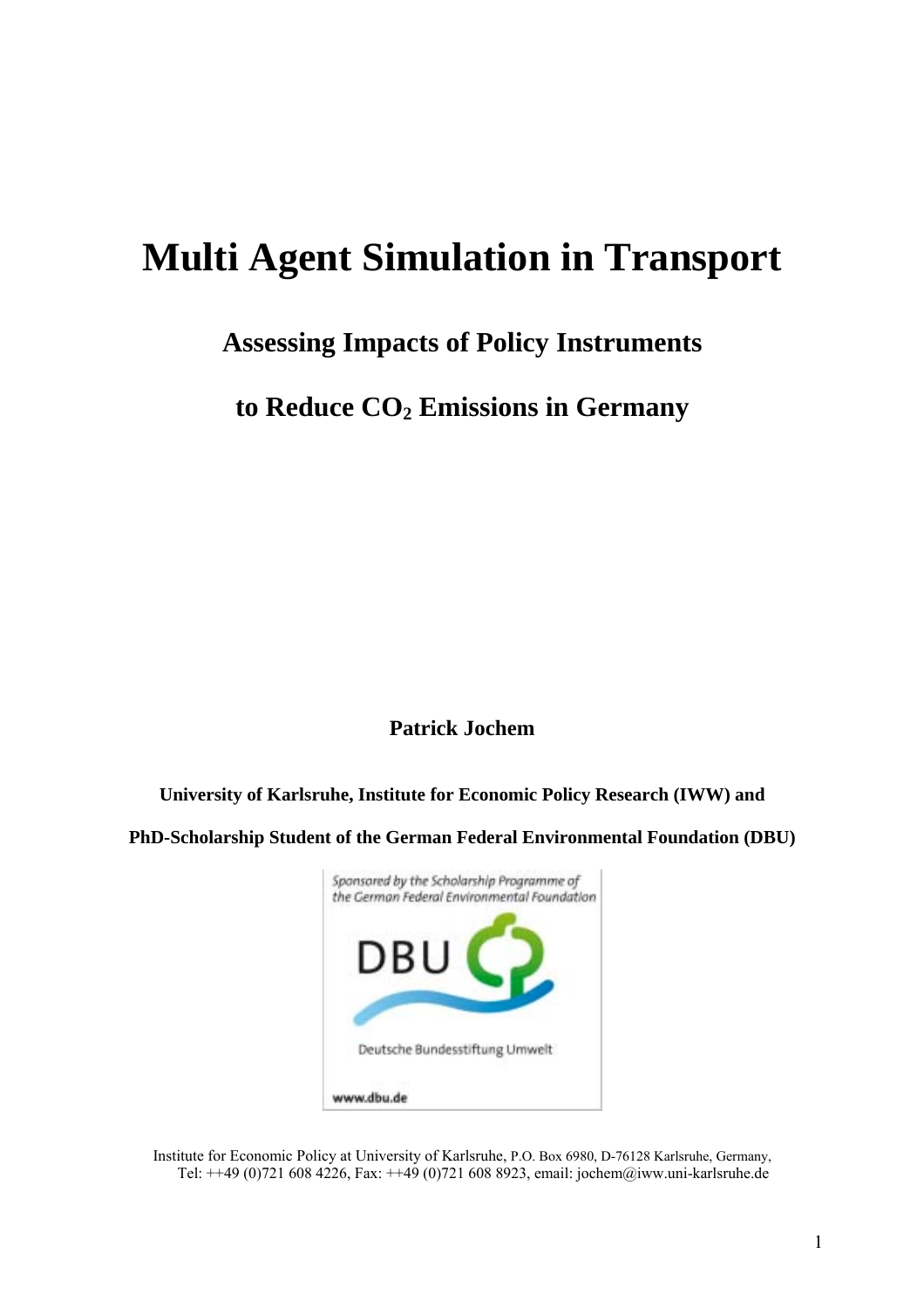# **Multi Agent Simulation in Transport**

# **Assessing Impacts of Policy Instruments**  to Reduce  $CO<sub>2</sub>$  Emissions in Germany

### *Abstract*

*Knowing the possible impacts of Global Warming the European Union decided to join in the Protocol of Kyoto and to abate 8 % of its carbon dioxide (CO<sub>2</sub>) emissions until 2010 compared to 1990. For that a European Trading Scheme (ETS) for CO<sub>2</sub> certificates was implemented. So far, the transport sector, who contributes around 28 % of the European*  $CO<sub>2</sub>$  *emissions, has been exempted from the ETS, although a further increase is expected for the following years. Furthermore it is the only sector which increased its emissions (by about 32 % since 1990). This article shows that behavioral multi agent models are suitable*  to handle an impact assessment of policy instruments to reduce  $CO<sub>2</sub>$  emissions in road transport in *introducing a prototype model and its preliminary output for the German transport sector. In doing so a hypothetic CO<sub>2</sub> emission trading scheme is implemented to a java-based simulated transport sector. Effects on certificate prices and fuel demand are calculated with respect to individual reaction functions of households and shippers. It becomes apparently that the willingness to pay for 'fuel-inefficient' (but prestigious) transport is very high. This leads to a net payer position of the transport sector in an expanded ETS.* 

*Key words: CO<sub>2</sub> emission trading, Germany, multi-agent, multi-agent-modeling, road transport. JEL-Code: H30; Q38; Q54; C69; O21*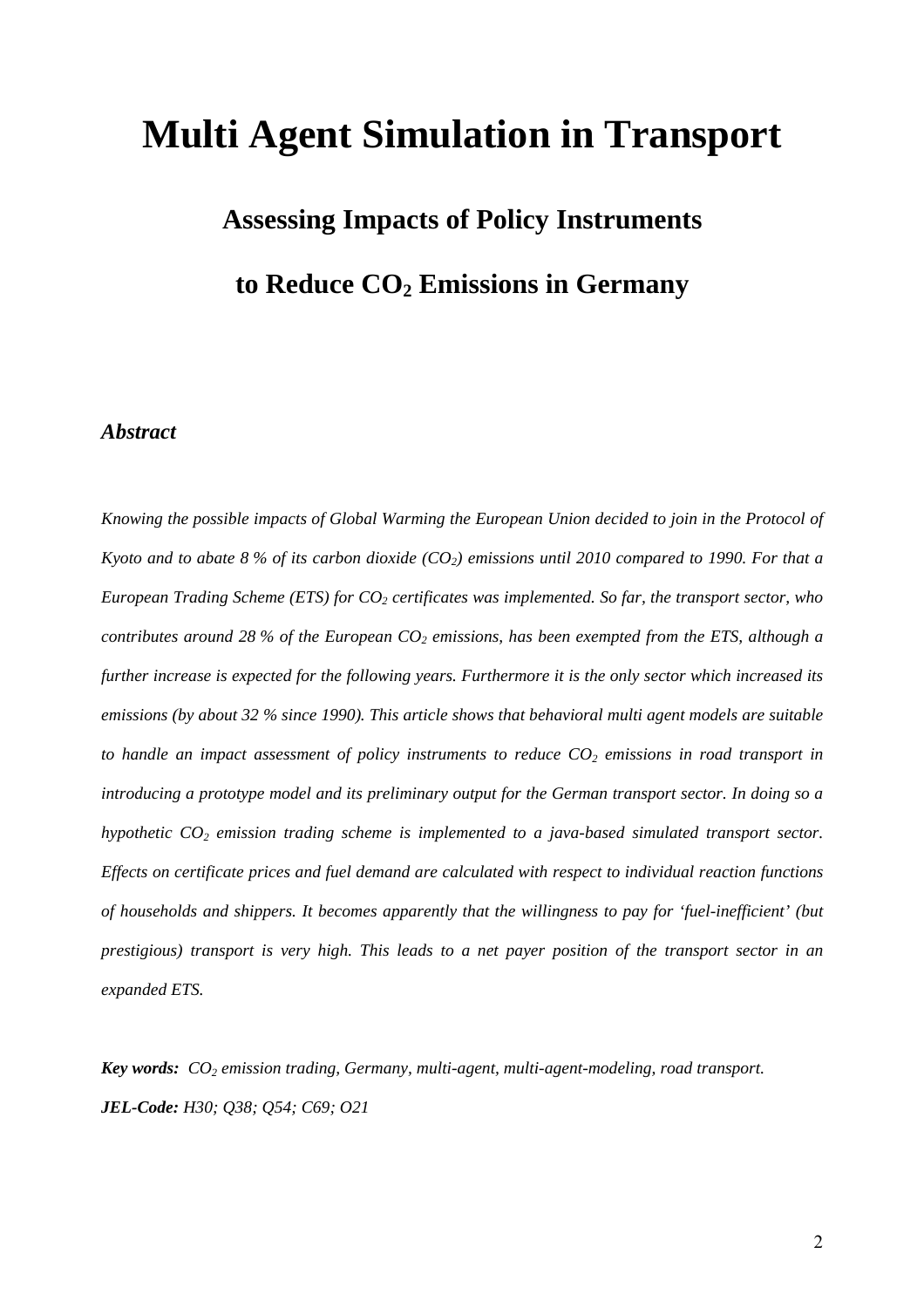## **1 Introduction**

 $\overline{a}$ 

The most recent IPCC (Intergovernmental Panel on Climate Change) report shows that the increase of globally averaged temperature is very likely due to the observed increase in anthropogenic greenhouse gas concentration (IPCC, 2007). Additionally the former Chief Economist of the World Bank, Sir Nicolas Stern, advised against the huge costs arising in the end of this century resulting from global warming. He alerted, investing 1 % of the GDP today in reducing carbon dioxide  $(CO<sub>2</sub>)$  emissions would prevent us from losses from more than 20 % in some decades.

In the Protocol of Kyoto Germany has pledged to cut 21 % of its  $CO<sub>2</sub>$  emissions until 2010 with respect to the base year 1990. Up to now, Germany has already reduced its emissions by about 17 %. The sectors which have already contributed include industry processes (-4.5 %), energy generation and transformation  $(-12.1\%)$ , manufacturing and construction  $(-35\%)$  (which is particularly due to the breakdown of the industry in the New Laender), as well as other sectors (a. o. households) (-21.0 %). One exception is the transport sector, which has actually increased its emissions by  $8.2\%$  – from 158.1 in 1990 up to 171 Mio.  $t/a$  in 2004.<sup>1</sup> But emissions start to decline as only aviation and freight road traffic still maintain its fast increasing growing rate (Ziesing, 2006). Hence the portion of national transport on the overall  $CO<sub>2</sub>$  emissions in Germany increased from below 16 % up to 19 % in 2004 (see figure 1). This increase is beside huge raises in national aviation however mainly caused by an almost constant amount of  $CO<sub>2</sub>$  emissions by passenger cars (especially due to the expansion of passenger car density in the eastern part of Germany) and road freight transportation (+20 %) due to eastward enlargement of the European Union, where Germany move more and more in the centre of important flows of trades.

<sup>&</sup>lt;sup>1</sup> These CO<sub>2</sub> emissions of the transport sector in classification of energy balances are calculated – according to the accounting directive of the Kyoto Protocol – on the basis of the sales of Diesel fuel and fuel for spark-ignition engines for transport in Germany (Ziesing, 2006).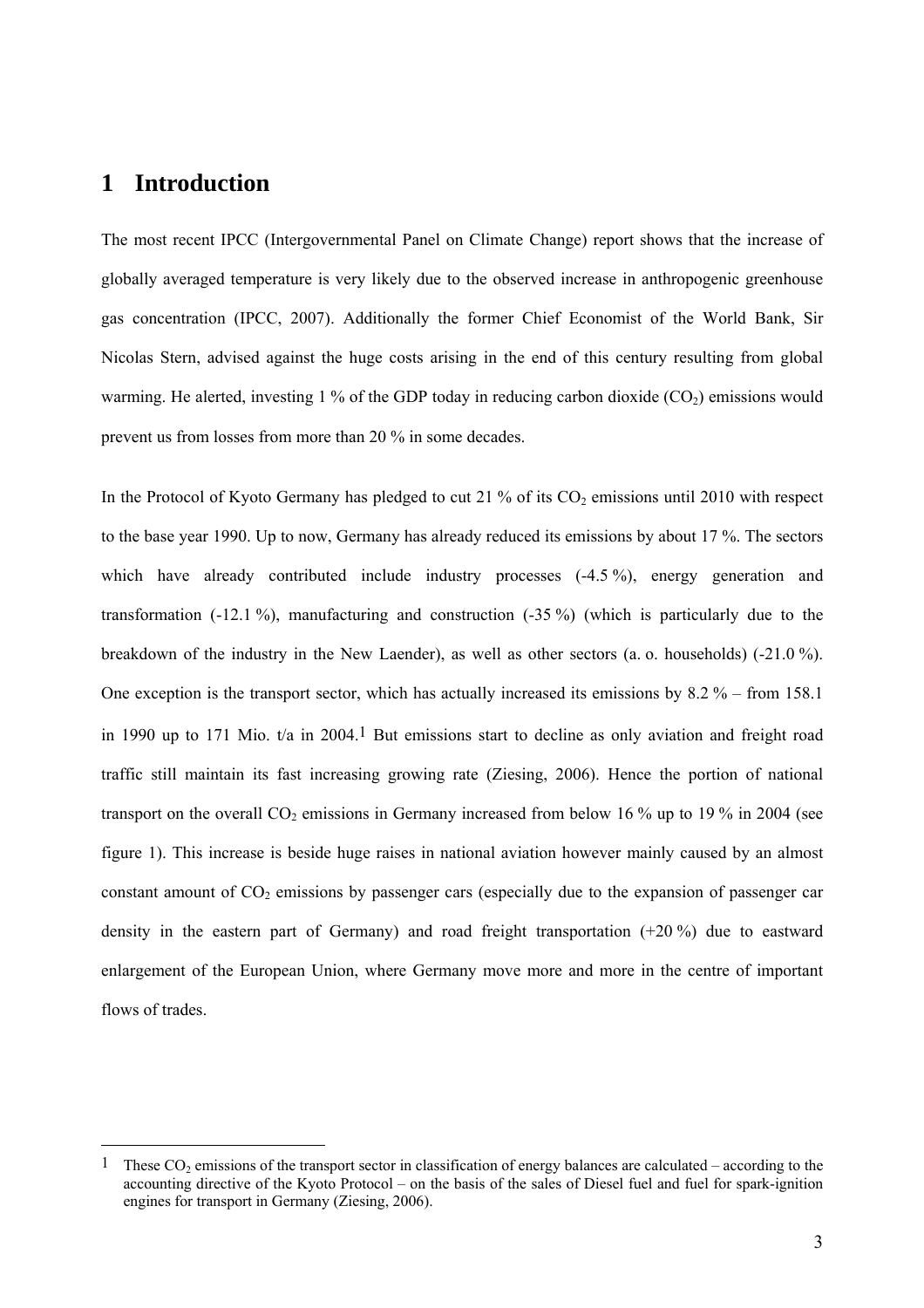





For this reason it is desirable (both for fairness and for ecological efficiency) that traffic participants should also contribute to the national (and international) emission target. Since it is unlikely that traffic participants would reduce their  $CO<sub>2</sub>$  emissions voluntarily, the legislature should assist. One possibility among others could be an incorporation of the transport sector into the European Trading Scheme (ETS); but its design is so far vague. Furthermore an interesting question would be which policy instrument (taxes, prohibitions, charges etc.) or design of certificate market is the most efficient and most suitable with respect to impacts on traffic participants? For this question the most crucial participants are those of road traffic, as they contribute 92.3 % to the overall  $CO<sub>2</sub>$  emissions from transportation, which could be diminished only by a higher efficiency, substitution of fuel through not fossil ones, or through change in the modal split (UBA, 2003).

Most studies forecast a further increase in emissions of transport at last till 2010 (BMU, 2000, p. 60). Compared with the in the long run (necessary)  $CO<sub>2</sub>$  emission targets for industrialised nations as Germany with -30 to -40  $\%$  until 2030 with respect to 1990 (Enquête Kommission, 2002) or -80  $\%$  until 2050, the actual  $CO<sub>2</sub>$  emissions in the transport sector are considerably to high. Particularly when considering the high potentials of emission reductions (especially in road traffic) (BMU, 2006, p. 25); even if mitigation costs (or better: willingness to pay) are high by given preferences for heavy, save and high performed cars (CE Delft, 2006). But a demand shift to more efficient cars has a double dividend: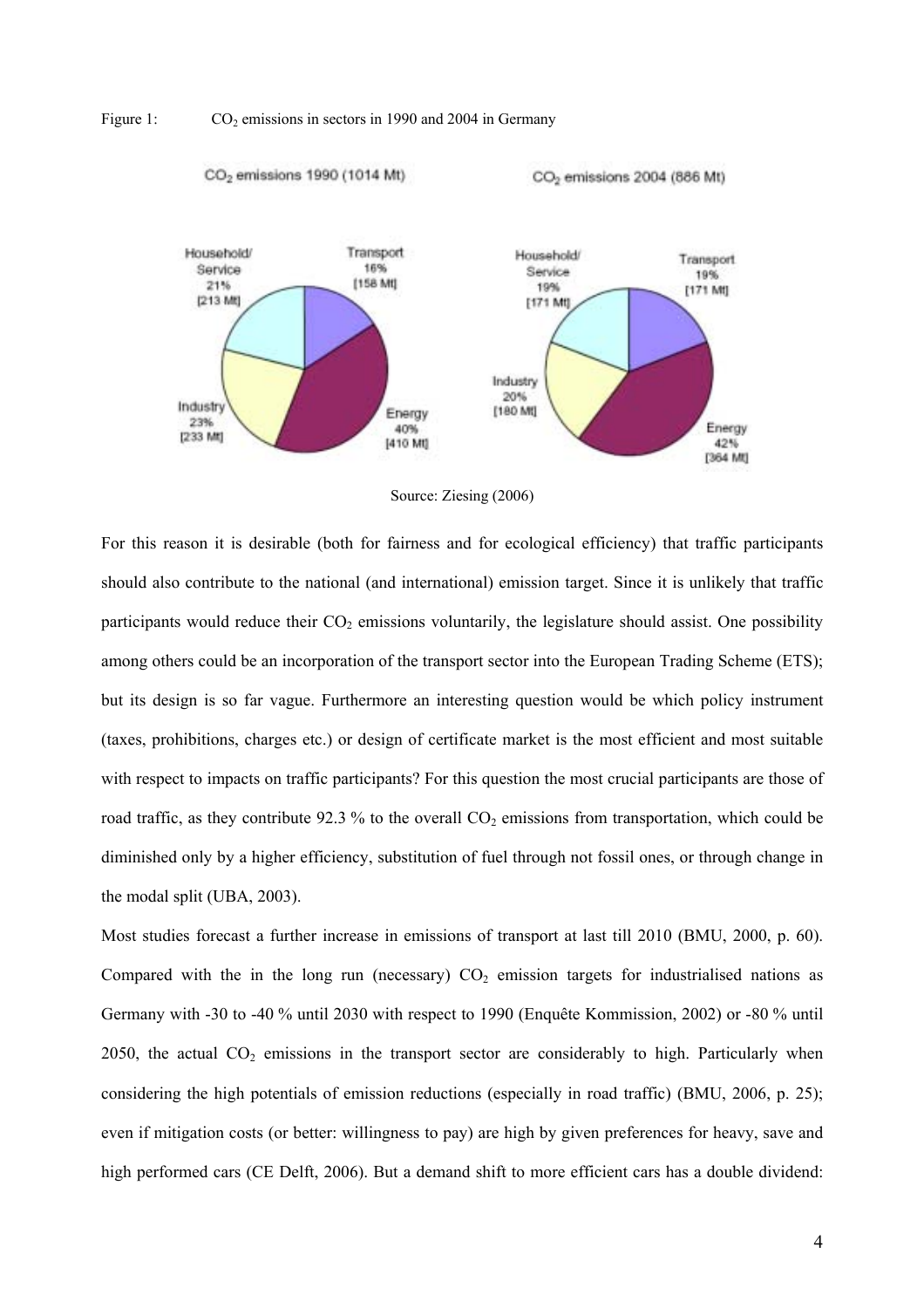cars (still suitable for driving from A to B) are much cheaper and use less fuel. But as long preferences stay constant Goodwin et al. (Goodwin et al, 2004) remarks that the price-elasticity of total transport demand is about -0.6 in the long run where as the income-elasticity of demand is a factor 1.5 to 3 higher. Thus prices of transport should increase much faster than income to avoid selling of more upsized cars.

Therefore an imperatively need for action is imposed. Besides technical innovations also a rethinking in the demand should be considered. The latter can be supported by political instruments as regulatory (obligations, commandments, and prohibitions), informatory, voluntary (among others self obligations), and economic policies (taxes, charges, and certificates). How far these instruments could be economically legitimised might be evaluated by criteria compiled by Rennings et al. (1997): aim- and system conformance, cost efficiency, as well as institutional controllability. Certificates may convince particularly with respect to three of those criteria: the actors are highly free in decision (*system conformance*), actors with low marginal abatement costs have the highest incentive to reduce their emissions and innovative behaviour is rewarded (*cost efficiency*), and the aim is precisely reached (*aim conformance*). However empirically these theoretical advantages may emerge as drawbacks when transaction costs arise, information veiled and tactical considerations are exerted. Additionally with institutional controllability there is up to now no experience in Europe with trading certificates in this topic (Stronzig et al., 2003).

The remainder of the paper is organized as follows. After illustrating the German transport sector the following section motivates the implementation of emission trading. Afterwards essential composition options for trading with certificates in the transport sector are defined. In addition, possible starting points for a trade with certificates in the transport sector will be worked out. Finally, after a short introduction to multi agent models, a prototype model with its preliminary outputs is presented and in the following conclusion the essential results are summarised.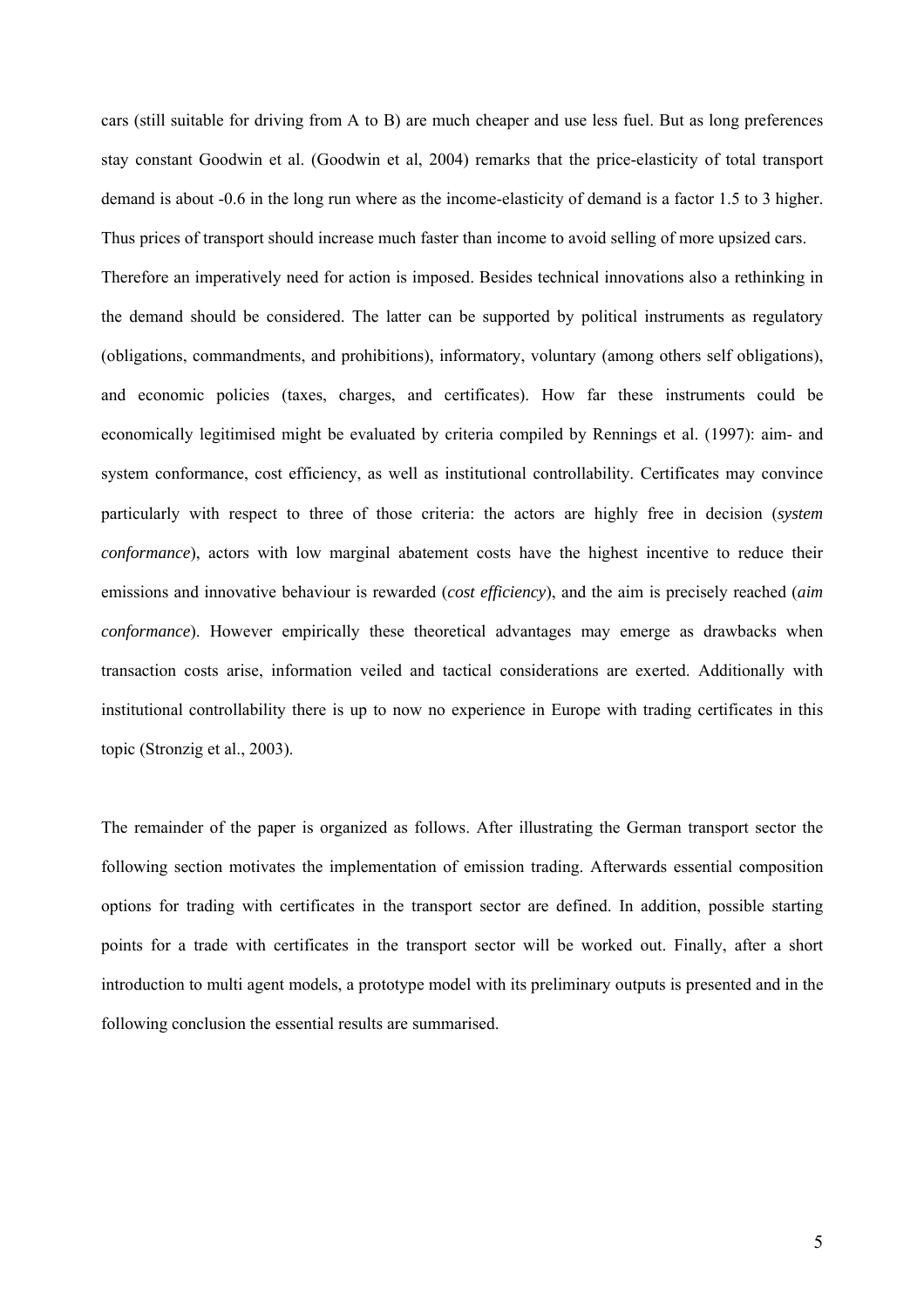# **2 The German transport sector and policy instruments for**  reducing CO<sub>2</sub> emissions

Accounting the above depicted raising high share of road traffic in  $CO<sub>2</sub>$  emissions other traffics are (firstly) neglected in the following. This is especially true when including only direct emissions, as road traffic contributes 94 % of the  $CO<sub>2</sub>$  emissions in the transport sector. Rail (1.4 %), aviation (fast rising 4 %) and transport on inland waterways (0.5 %) contribute far less than 10 % of  $CO<sub>2</sub>$  emissions in the German transport sector (Deutsches Verkehrsforum, 2006).

Besides the freight road transport, aviation also contributes to the rising emissions in the transport sector. Despite a fundamental improved efficiency of aircrafts its  $CO<sub>2</sub>$  emissions increased by 73 % between 1990 and 2003 in the EU-25 (EEA, 2005). The forecast, that this emissions will double in the following decade deteriorate the problem significantly (Eyres et al., 2004 und Wit et al., 2005), especially as impacts from emissions in the tropopause are twice to four times effective as emissions in the lower troposphere (IPCC, 1999). Notwithstanding the implementation of a policy instrument in aviation is highly questionable by virtue of the possibility to evade to other countries for refuelling (Wit et al., 2005 and Wit and Dings, 2002).

### *2.1 History and outlook on road traffic*

In the nineties the improvement of specific fuel consumption in cars caused by progresses in engine mechanics were excelled by trends towards higher motorised and heavier cars, additional conveniences, higher limit demands in other pollutants, as well as a increase in performance ("upsizing"). Therefore and due to the high enhancement in the freight road transport, emissions of  $CO<sub>2</sub>$  caused by road traffic in Germany increased by 5.4 % between 1990 and 2004.

But there is a very different development in freight and passenger road transportation. While the emissions of the former increased due to eastward enlargement of the European Union, where Germany move more and more in the centre of important flows of trades, by about 20 %, whereas the latter decreased by 4 %. Progtrans (2007) predicted a further increase in freight road transport of 100 % until 2050. Nevertheless passenger transport still causes about 68 % of national  $CO<sub>2</sub>$  emissions.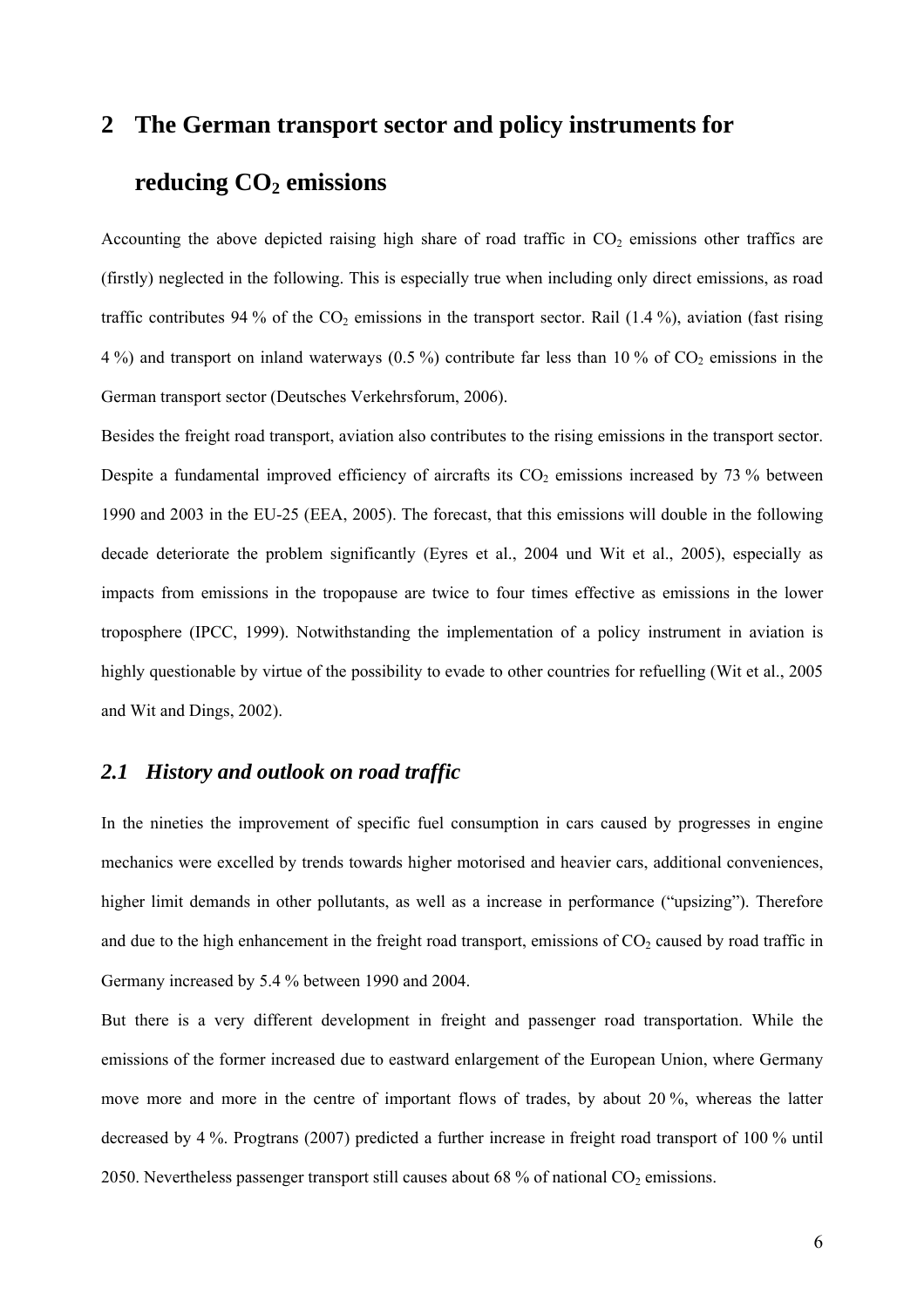The TREMOD model estimated increasing kilometres travelled by car by around 25 % between 2000 and 2020 (Ifeu, 1999). Zumkeller et al. (2005) stated that car motorization will still increase, but mileage in road transport will stay constant or even decrease. As cars become more and more efficient a decrease in energy consumption appears reasonable (EWI and Prognos, 2005). Furthermore as usage of new fuels with less  $CO<sub>2</sub>$  emissions (bio-fuels, gas, etc.) is increasing, overall emissions in road traffic will significantly decrease by about 25 % until 2030 (see figure 2). Only the TREMOD model (Diaz-Bone et al., 2001) forecasts a further increase of  $CO<sub>2</sub>$  emissions caused by road traffic until 2020 (Ifeu, 1999) – even though efficiency gains in passenger cars below 100 g of  $CO<sub>2</sub>$  per km are assumed to be technical feasible and realistic for new cars in 2020.



Figure 2: Development of  $CO<sub>2</sub>$  emissions of road traffic in Germany between 1995 and 2030.

Source: EWI and Prognos, 2005

### *2.2 Why emission trading?*

As already depicted the aim *reduction of CO<sub>2</sub> emissions in the transport sector* could be archived by a few instruments (among others emission trading). To what extend the composition of arrangements is economically authorised can be (hypothetically) pre-proved, according to Rennings et al. (1997, p. 20) in the style of Grossekettler (1991). This evaluation of policy instruments can be accomplished by virtue of four criteria as aim conformance, system conformance, cost efficiency, and institutional controllability.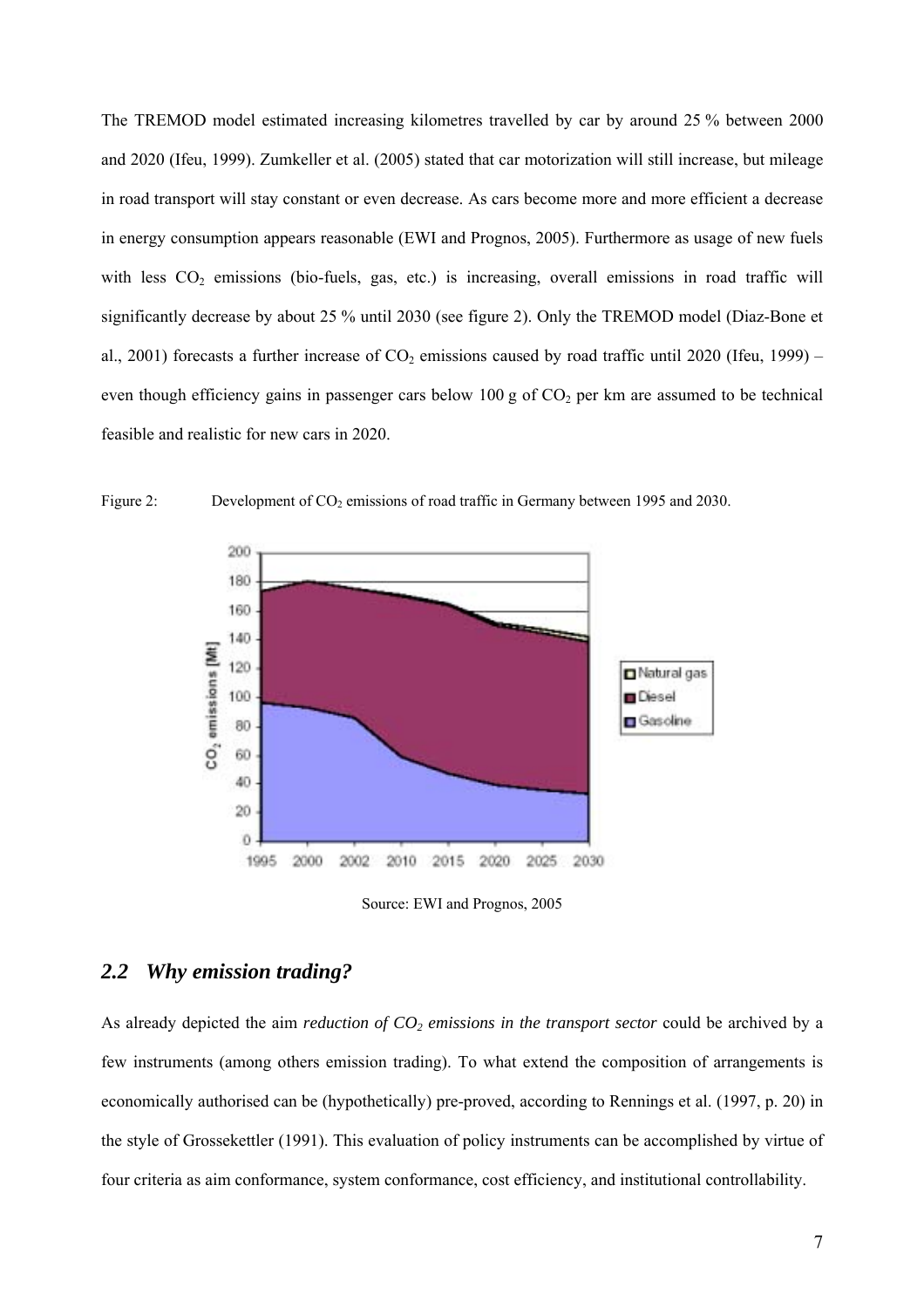#### **A short comparison of instruments**

Whereas the past politics in Europe concentrated primarily on regulations, fees, and taxes (e.g. fuel tax, a supplementary "Eco-Tax" for fuel and energy in Germany as well as taxes on passenger cars) today informational and voluntary instruments become more and more important. So e. g. the Association of European Automakers (ACEA) assured voluntarily to reduce the average  $CO<sub>2</sub>$  emissions to 140 g per km (these emissions are obtained in the new European driving cycle without consideration of the consumption for air-conditioning and further electric consumer as steering boosters, seat heater, etc.) for new authorised cars till 2008. Similar self commitments are also disposed from Japanese and Korean automakers. But these commitments are far from being fulfilled, thus the Council of EU-Ministers passed a low act which regulates  $CO<sub>2</sub>$  emissions for new sold cars of 120 g per km till 2012. All of those previous instruments show however certain weakness especially when concerning the warranted reduction aims of the Protocol of Kyoto.

Taxes do not formulate any aim and self commitments have deficits in formulating absolute aims; they can only formulate specific aims. Covenants in environmental issues which are based on specific aims contain a risk concerning the ecological achievement of this aim: since an unexpected high action level  $$ say unexpected growth in macroeconomic, sectoral or corporate specific way  $-$  may lead to unscheduled ecological surplus loads, even if complied with specific target values. Additional is the ACEA agreement applied only to new licensed cars; this causes a long time lag until the self commitment penetrated the whole market. The environmental effectiveness is also jeopardised as self commitments are normally not legally binding. If the aim is failed it is impossible to achieve it by mandatory instruments. Furthermore their instrumental design is not exposed thus effectiveness remains vague; and additionally information of accumulated costs are hardly available  $-$  not to mention open to the public. Thus recapitulating the process is highly intransparent and doubtful.

Instruments in police law curtail actors in their technical options to lower emissions. The outcome of this is inefficiency. Police law is rather well employed in acute averting a danger, what is completely wrong in the slow growing problem of climatic change, where  $CO<sub>2</sub>$  lingers and accumulates in the atmosphere over a long period. Furthermore it evenly distributes thus there is no local or regional hot spot.

8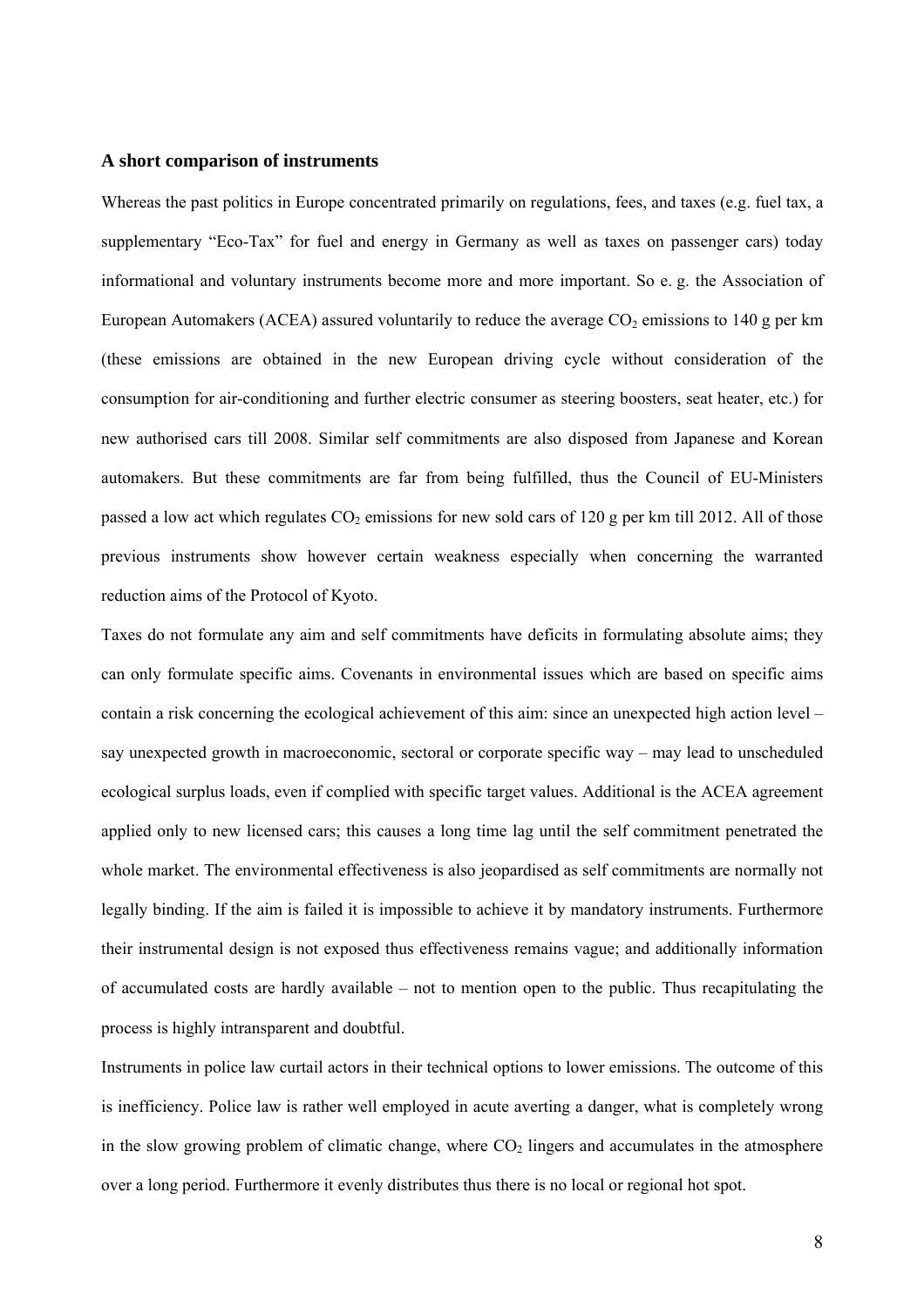Economic instruments such as taxes and certificates do not restrict the choice between different prevention options but consistently price the utilisation of the nature. On this price every emission source can orientate itself. They can choose to pay taxes (to buy certificates) or to invest in measures to avoid emissions. Normally it is also linked with a high flexibility in time: emitters can optimal accommodate the point in time of their investments to their specific conditions (e.g. in enterprise or household). Indeed with a fiscal solution the ecological effect is difficult to calculate and therefore a precision landing on the default aim is hardly possible (as information about prevention costs in an economy are unknown or/and a changing business environment – as e.g. the rate of economic growth and of technical progress – couldnít be foreseen). A further adjustment of taxes seems to be essential. By contrast a solution with certificates assesses the amount of greenhouse gas emissions and leaves the certificate price undefined. An advantage of all economic instruments is their affability to innovations. Every emission reduction, which can be implemented with lower costs than the obtained certificate price (respectively tax rate), is a

possibility for the emitters to higher their gains. For that reason a dynamic incentive to search for new competitive possibilities to reduce emissions arises.

However, transportation is characterised by an extreme high number of mobile emission sources. Measurements and controls  $-$  as assumption for aim conformance of all these emission points  $-$  would guide to massive costs for administration and therefore let the system of an emission trade slide to the end. These high costs (transaction costs) are often used to argument against an implementation of trade with certificates in the transport sector (see e.g. Brockmann et al., 1999, pp 100). This argumentation assumes however implicit that a regime with certificates always asses on the emission source. This is however not necessary as  $CO<sub>2</sub>$  emissions are strongly dependent on fuel demand, which remains to be controlled.

#### Implemented policy instruments for reducing  $CO<sub>2</sub>$  emissions in Germany

Since 1985 the tax on cars depends on their pollutant category. A further instrument is implemented in April 1999: The Eco-Tax ("Ökosteuer") was introduced, which increases fuel by 3.07  $\epsilon$ -Cent per liter (0.15 US\$ per Gallon) and it was increased by further  $3.07 \text{ }\epsilon$ -Cent each January until 2003 (up to 15.35)  $\epsilon$ -Cent per litre (0.76 US\$ per Gallon) fuel).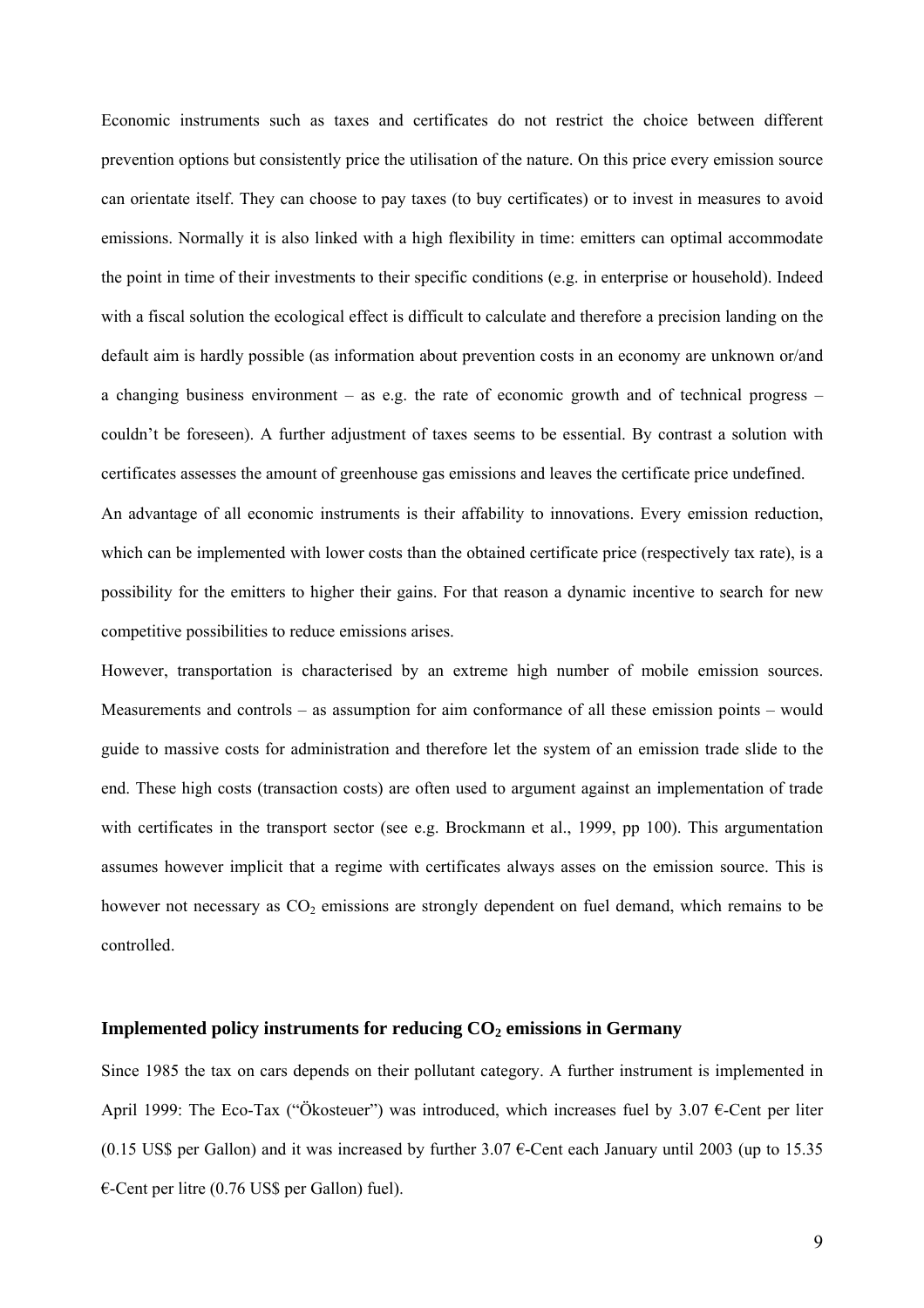In 2005 a toll for heavy vehicles (>12 t) on federal highways between 0.09 and 0.14 Euro per kilometer (dependent on axis-thrust-loads and pollutant category) was implemented. In the next years the average value from 0.124 Euro will be raised to 0.15 Euro per kilometer which should be accompanied by a simultaneous decreasing of taxes of carriers. Additionally all fuels in 2007 have to be without sulphur according to the recently passed Energy Tax Law ("Energiesteuergesetz"). This includes an organic fuel quota law, which specifies a quota of organic fuel in diesel (which has a stake in fuels for transportation of about 28 %) of 4.4 % and in liquid fuel for spark-ignition engines of 2 %. These quotas will rise in the following years. Additionally organic fuel will be taxed. Only organic fuels of the second generation ("Biomass-to-Liquid Fuel") will be out of taxes. Since November 2004 the estimated  $CO<sub>2</sub>$  emissions per kilometer has to be displayed for all sold cars. Thus for fuel consumption and hence  $CO<sub>2</sub>$  emissions exists not yet any strong limitation in contrast to many other pollutants  $(NO<sub>x</sub>,$  particles, CO, HC).

Additionally some informatory instruments were used to change the modal split. Zinn et al. (2003) and Hunecke et al. (2005) showed that this shift is not possible with monetary instruments only, as households do not react accordingly to higher fuel prices (low elasticity of demand). Only with strong price raises and only with respect to the long run shows empirical effects. Due to this fact instruments should be differentiated on the diverse road user types (Schubert, 2004). Thus when a (open) certificate market is implemented, side subsidies from the transport sector to other sectors are realistic outcomes, as willingness to pay is very high in the transport sector (price elasticity of demand is very low).

As depicted above, certificate trading scheme in the transport sector convinces by virtue of aim conformance, system conformance, and cost efficiency. Especially with regard to the "fair" reaching of the forced aim argues for its implementation. But as reactions (e. g. exorbitant fuel prices) and unexpected avoiding behavior of participants (e. g. shortages of organic oil in supermarkets) could be so extremely differential a simulation of the market remains necessary before introducing the instrument. For this multi-agent based models are highly convenient, as they could be calibrated very differentiated and individual. Furthermore they can cope with (in passenger transport often recognized) subjective biased cognitions and non-rational decisions. But before starting to establish a model, the design of the trading scheme should be clarified.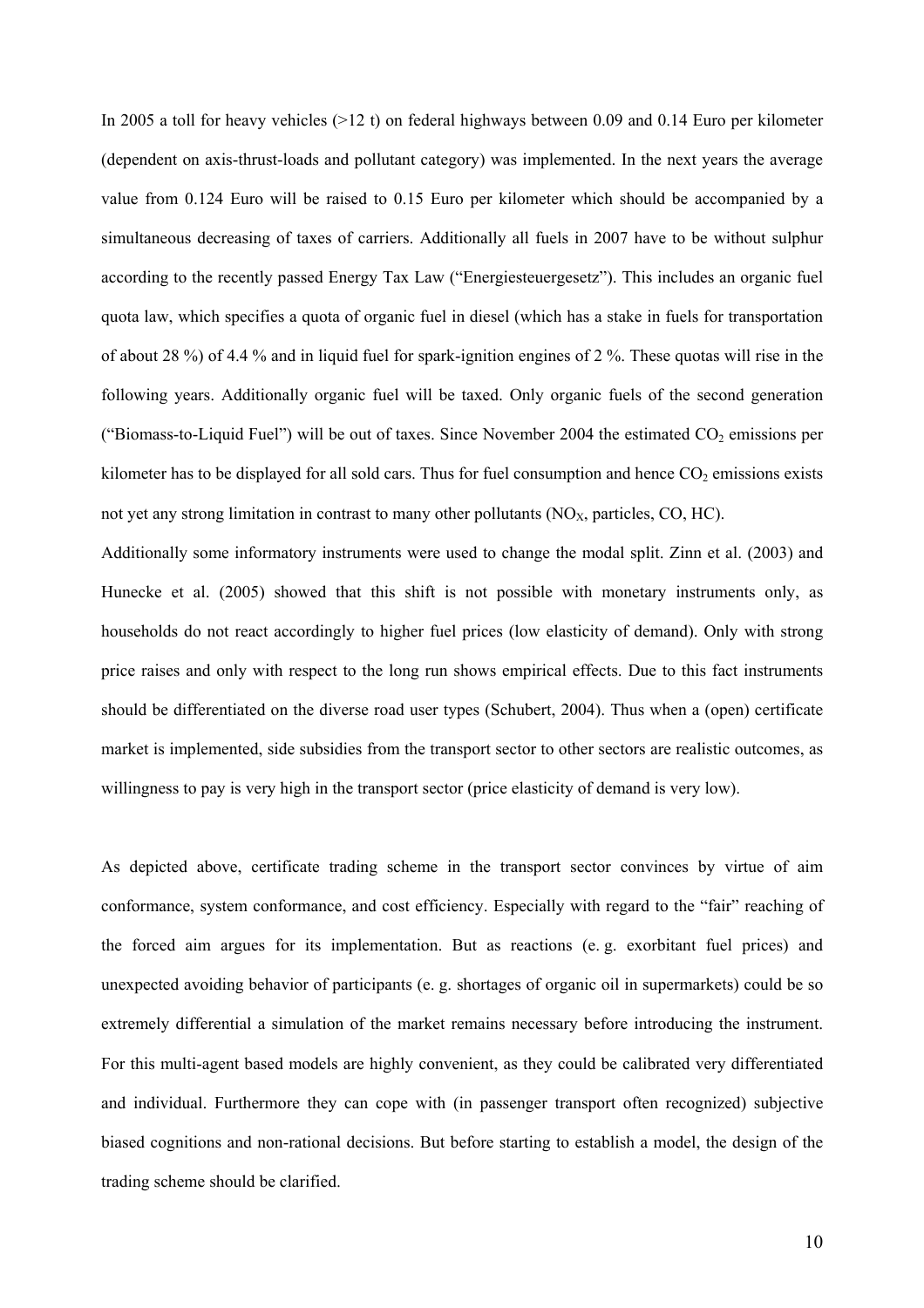# **3 An exemplary certificate market for the transport sector (scenario 1)**

In the Protocol of Kyoto a national limit for emissions was accepted by more than 150 states. The way how this aim is achieved by the participating states is optional. The European Union decided for introducing the ETS for selected sectors. So far the transport sector is neglected and if it should be included, its design remains at first vague. The following decisions are strongly connected to this issue and should be discussed: liable agents (up- vs. downstream), tradability of certificates (open vs. closed market structure), character of aim (absolute vs. specific budget) and allocation mode (grandfathering vs. auctioning). In the following paragraph these decisions are (exemplarily) made to create a first scenario to examine potential impacts.

Stronzig et al. (2002) depicted (at least) 36 possibilities to design an emission trading scheme in the transport sector. From this variety it is easy to exclude some approaches from the further consideration by considering different reasons.

Interestingly although the transport sector seems to become a net payer of the certificate system, objective to this must not occur, as estimated abatement costs in transport differ strongly. The partial equilibrium model PRIMES –105 Euro per ton for transport (CE Delft, 2006). Furthermore other authors also argue for negative abatement costs - particularly when considering the welfare effects of the economy (Greene and Schafer,2003, NRC, 2002, Department of Transport, 2003, and T&E, 2005). They argue that the overall costs for abating  $CO<sub>2</sub>$  emissions are (much) lower than its profits. According to this abatement is favorable and cheap in the transport sector especially when considering the low additionally capital costs of 15 % compared with the additional fuel price savings (-35 %). However, comfort, image and safety issues are certainly neglected in this calculation  $-$  what explains the negative value of abatements costs. An example (without safety risks) is the new Volkswagen POLO BlueMotion with a surcharge of about 500 Euro for saving of about 0.7 liters per 100 km – after about 60'000 km (with German diesel prices of about 1.19 Euro per liter) the additional investment should be balanced without considerations of rising fuel prices. Contrariwise to these studies assuming a more or less consumer shift to smaller cars, positive abatement costs between 15 up to 540 Euro per ton are calculated by EC (2004)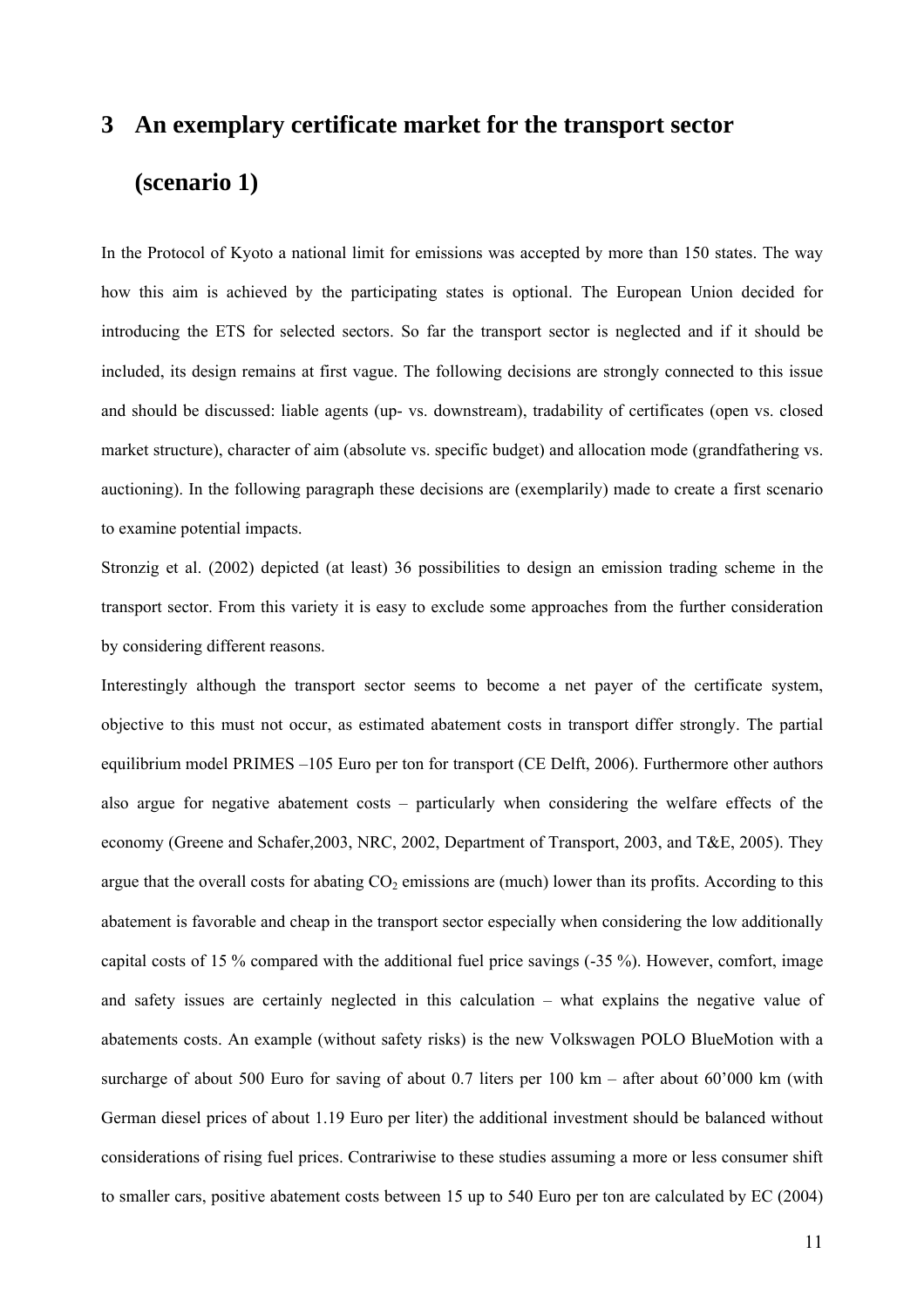and ACEA (2006). These calculations differ according their valuation of behavioral changes of the consumer.

Thus for households prestige and other reasons play a leading part in the decision of purchasing new cars, as empirical price elasticities tend to be substantially smaller than the income elasticities of demand ñ a carbon tax would have very limited effects. Goodwin et al. (2004) conclude that the price-elasticity of total transport demand can be -0.6 in the long run and the income-elasticity of demand is a factor 1.5 to 3 higher. One reason for relative low price elasticity is that buyers of new cars generally only consider the first three years of fuel savings, and not the fuel savings over the entire lifecycle (NRC, 2002; Annema et al., 2001).

As fuel consumption is direct correlated with the  $CO<sub>2</sub>$  emissions (Heister und Michaelis, 1991, p. 59) it is equally effective to introduce a down- (liability by e.g. car drivers) mid- (liability by e.g. car producer) or up-stream (liability by e.g. fuel companies) approach. Solely the transaction costs are much lower by using an up-stream approach. For that reason in scenario 1 an up-stream approach is chosen where the oil companies are liable for holding certificates for every sold liter of fuel. Furthermore there are many other possibilities of liable agents when considering dimensions of market participants, energy consumption of modes, and mobility purposes.

Concerning the tradability of certificates it is assumed that the willingness to pay for fuels in transport is very high, thus this is also true for  $CO_2$ -emissions. It is obvious that, on the one hand, without a big change in the demand structure of motorized road users, certificate prices in a closed trading scheme would be enormous. On the other hand, in an open trading scheme the transport sector would not change its emissions but rather use the high willingness to pay to buy certificates in other sectors (ëcrossfinancing of mitigation'); which is conform with economic efficiency. When opening the certificate market it is useful to use the already implemented ETS. For this, all other above mentioned decisions are made according an applicable integration to the ETS rules to avoid a bias between different companies. Thus the certificate trading scheme in scenario 1 include an absolute aim (concerning the sold amount of fuels) and (mainly) a free allocation of certificates (grandfathering). For shippers this could be done revenue neutral in lowering other (excise) taxes.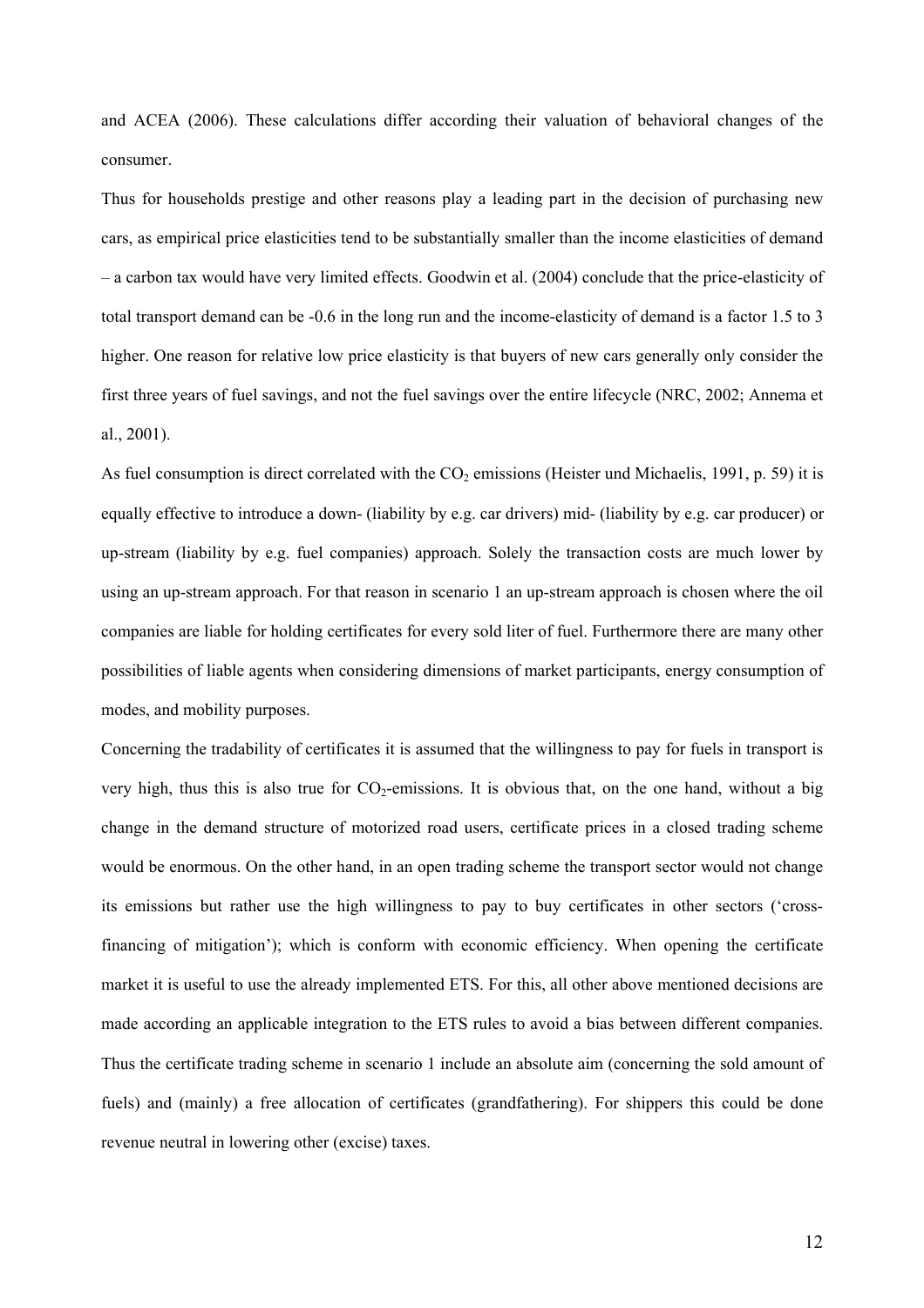## **4 Multi-agent modeling of German transportation**

This chapter presents a multi agent-based approach to the simulation of the road transportation sector. The concept of multi agent-based simulation seeks to overcome some of the weaknesses of conventional modeling approaches by building a simulation from a player's perspective which helps to integrate aspects like individual player strategies, imperfect information or subjective decisions (Wooldridge, 2002). The approach of agent-based simulation draws on the concepts of several disciplines such as economy/game theory, social and natural sciences and software engineering (Wooldridge, 2002). The variety of approaches to agent-based simulation has led to a variety of definitions concerning the term ìagentî. One definition which is often quoted in the field of multi-agent systems or distributed artificial intelligence is given by Wooldridge and Jennings (1995) stating that agents are characterized by *autonomy* (ability to operate on its own), *social ability* (ability to interact with other agents), *reactivity*  (ability to respond to a perceived environment) and *pro-activeness* (ability to act on its own initiative in order to reach envisaged goals). However, a review of multi agent-based simulation platforms shows that the agents used in these simulations in many cases apply weaker definitions of the term "agent" (Drogoul et al., 2002).

Models of transportation could be net based or behavior oriented. The first alternative, which concerns especially with route choice, congestions and bottle necks in local networks, is mostly applied in transportation research (among others Balmer et al., forthcoming). The latter alternative (behavioral orientated) is preferred in this model as mode choice is mainly affected by social status and attitudes.

## *4.1 Conceptual framework of a multi-agent model*

With the following model possible impacts to households and carriers due to an implementation of  $CO<sub>2</sub>$ certificate trading schemes should be analyzed. Generating reaction functions of the agents is challenging as all individuals react different to the policy instruments and factors of influences are so manifold. Additionally in Germany no significant (real) price raise in the last decades happened, where one can calibrate the model (see figure 3). There are often many other impacts to households whereby individuals change their mileage. In the following model the assumption is made, that a household has some main influences in its modal choice behavior due to its type (single household, family etc.), its region and its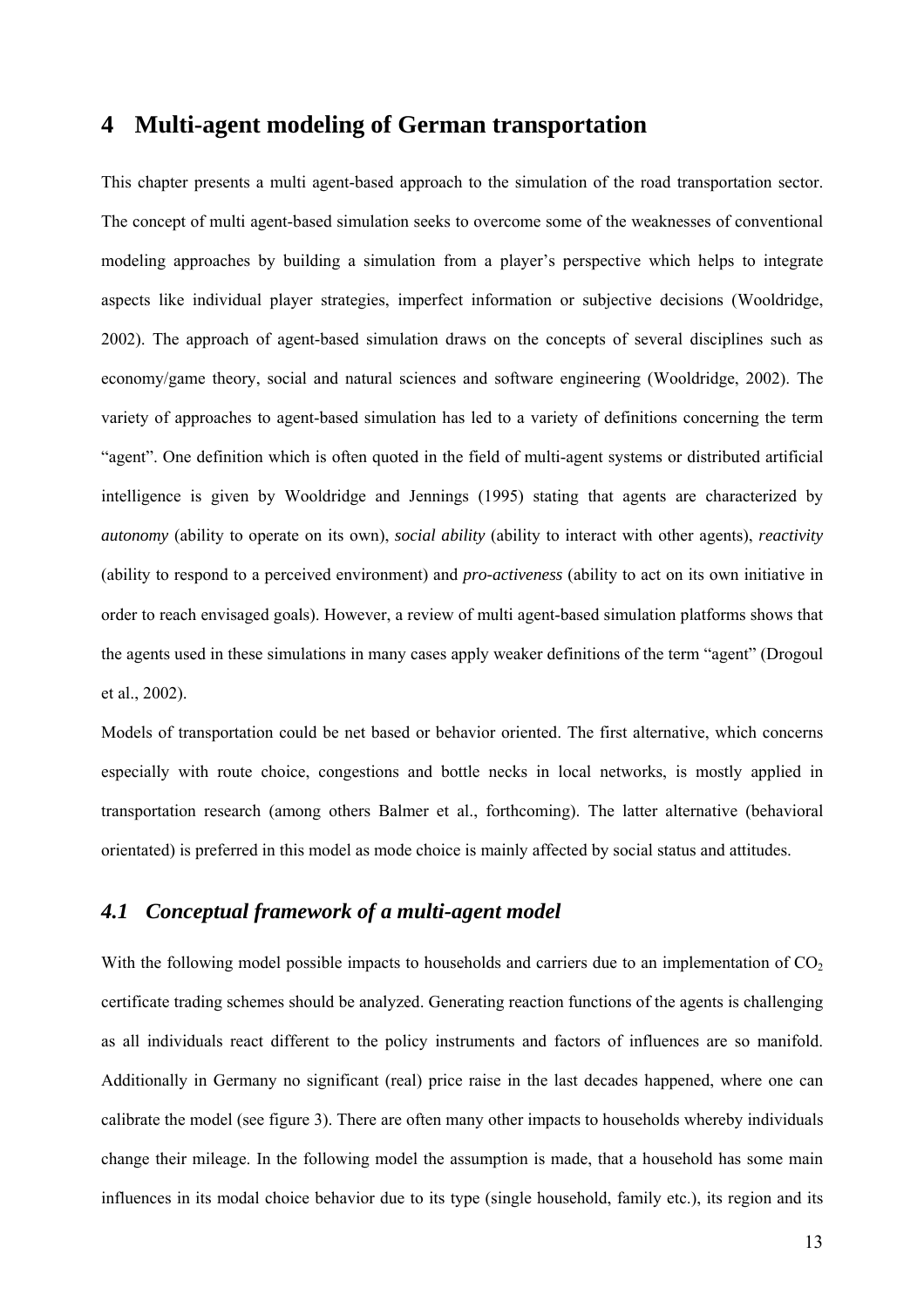attitude (especially its network). These features lead to reduction functions of households which are rather similar within a cluster and only differ in an additional (equal distributed) error term, which constitute other factors of households.

Figure 3: German fuel prices from 1950 to 2006 in real terms.



Source: Destatis, 2007

### *4.2 Main necessary agents and their features*

As already mentioned for an impact assessment of policy instruments in the transport sector a behavior based model will be adequate. For an overview it could be advisable to separate the issues in different markets. For abating  $CO<sub>2</sub>$  emissions in the road transport sector four markets are relevant: In the passenger transport (i) as well as in freight transport (ii) participants can reduce their  $CO<sub>2</sub>$  emissions in changing their individual modal split or in reducing their mileage. In the long run, they also may buy more efficient cars (iii). Furthermore a  $CO<sub>2</sub>$  certificate market (iv) for trading free certificates should be included (see figure 4 below). Considering the agents there are first of all households (demanding fuel and new passenger cars), shipper, haulier and carrier (demanding fuel and new freight cars), car maker (providing new cars) and fuel companies (selling fuel and trading certificates).

But for the reaction patterns of the households the main influences on decisions regarding their traffic behaviour are questionable. In Germany some studies detected attitudes as main influences (Hunecke et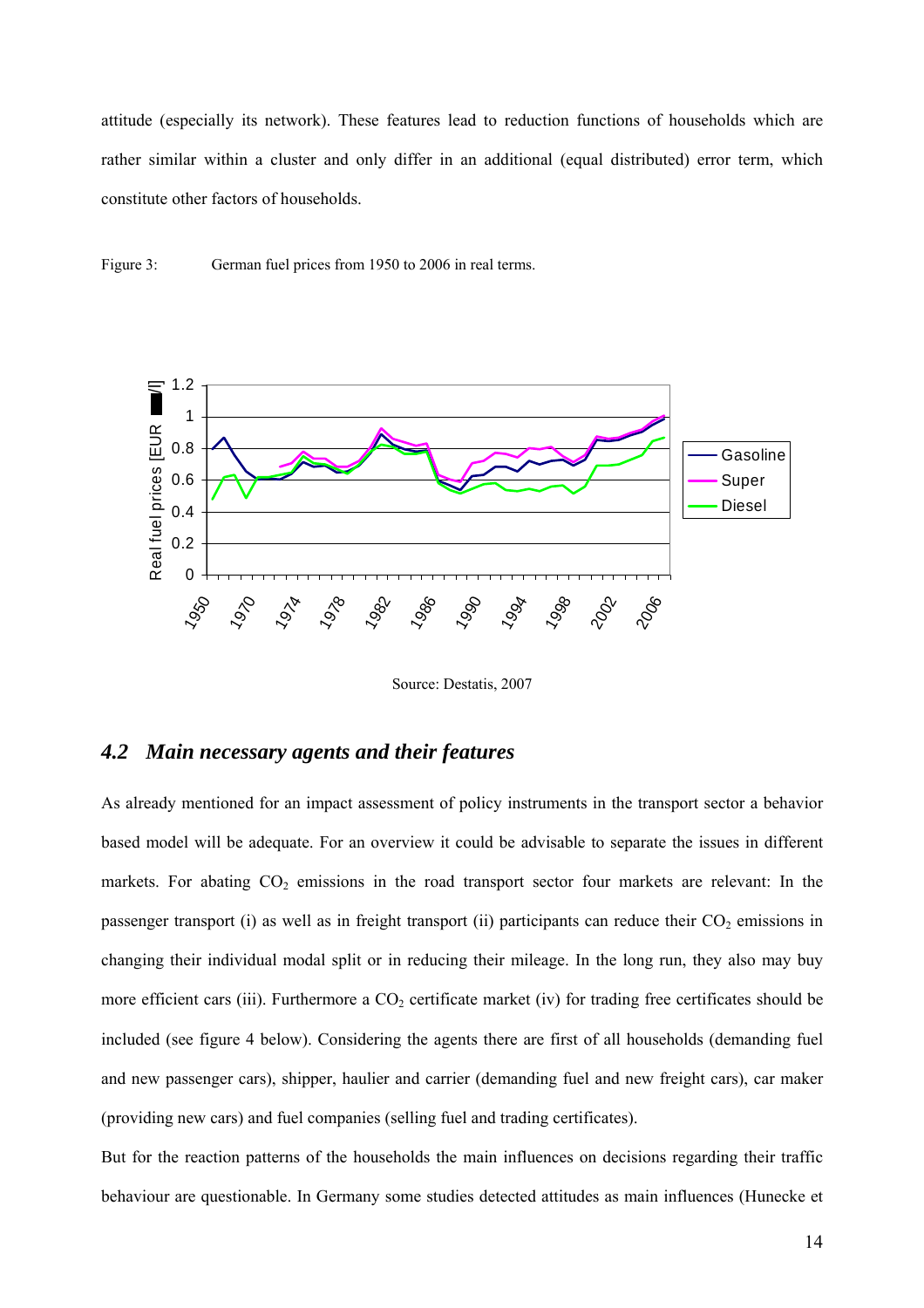al., 2002, Götz et al., 2003, Zinn et al., 2003, Hunecke et al., 2005). These studies also segmented participants according their attitudes and expectations. Certainly there are many regressors responsible for those decisions. For Germany there is representative panel data for most "objective" parameters as income, distance to work, distance to the next bus, tram and train stop, many car features, characteristics of the household, etc. – but neglecting their personal attitudes. These could only be estimated in looking to their trip diaries, where every trip is quoted with length in time and space, purpose etc.. Furthermore companies demonstrate additional environmental attitudes when they have an environmental report (according ISO 14,000), some patents in ecological issues or a sustainability report (Seijas Nogareda and Ziegler, 2006). Notwithstanding the current model consider these aspects solely by an equal distributed error term.

## **5 Preliminary results by a prototype model**

For a first estimation a prototype java based model is designed and accomplished, which includes only different households as traffic participants and a preliminary open  $CO<sub>2</sub>$  certificate market with an absolute reduction aim (see scenario 1). The households, shipper, haulier and carrier are already based on empirical data, but the  $CO<sub>2</sub>$  reduction path (amount of certificates) and the duration (10 years) are at first hypothetical. In this prototype model only basic structures are considered (see figure 4). Individual impacts to households and transport-companies through an implementation of a  $CO<sub>2</sub>$  certificate market are in the focus of this model. So far households (and carriers) can either abate  $CO<sub>2</sub>$  emissions in reducing their mileage of passenger car (truck) or in buying more efficient cars. In demanding more fuel households and carriers force fuel companies to buy certificates on the  $CO<sub>2</sub>$  exchange market. The resulting  $CO<sub>2</sub>$  price is marked up to the fuel price of the next day.

Global parameters are days (1-264 per year), years (1-10), households (1-50,000), fuel types (super 95, super plus 98, gasoline 91 and diesel), fuel companies (1-3), and vehicles in households (1-6).

The root of the model consists of a loop which represents an average exchange market day and which is repeated 264 times a year. In those days some traffic participants arrive at the petrol pump and take a look to the actual prices. According to this they might adjust their mileage. Once a year they decide whether to buy a new (or used) car or remain driving the old one (see Annex). In the evening fuel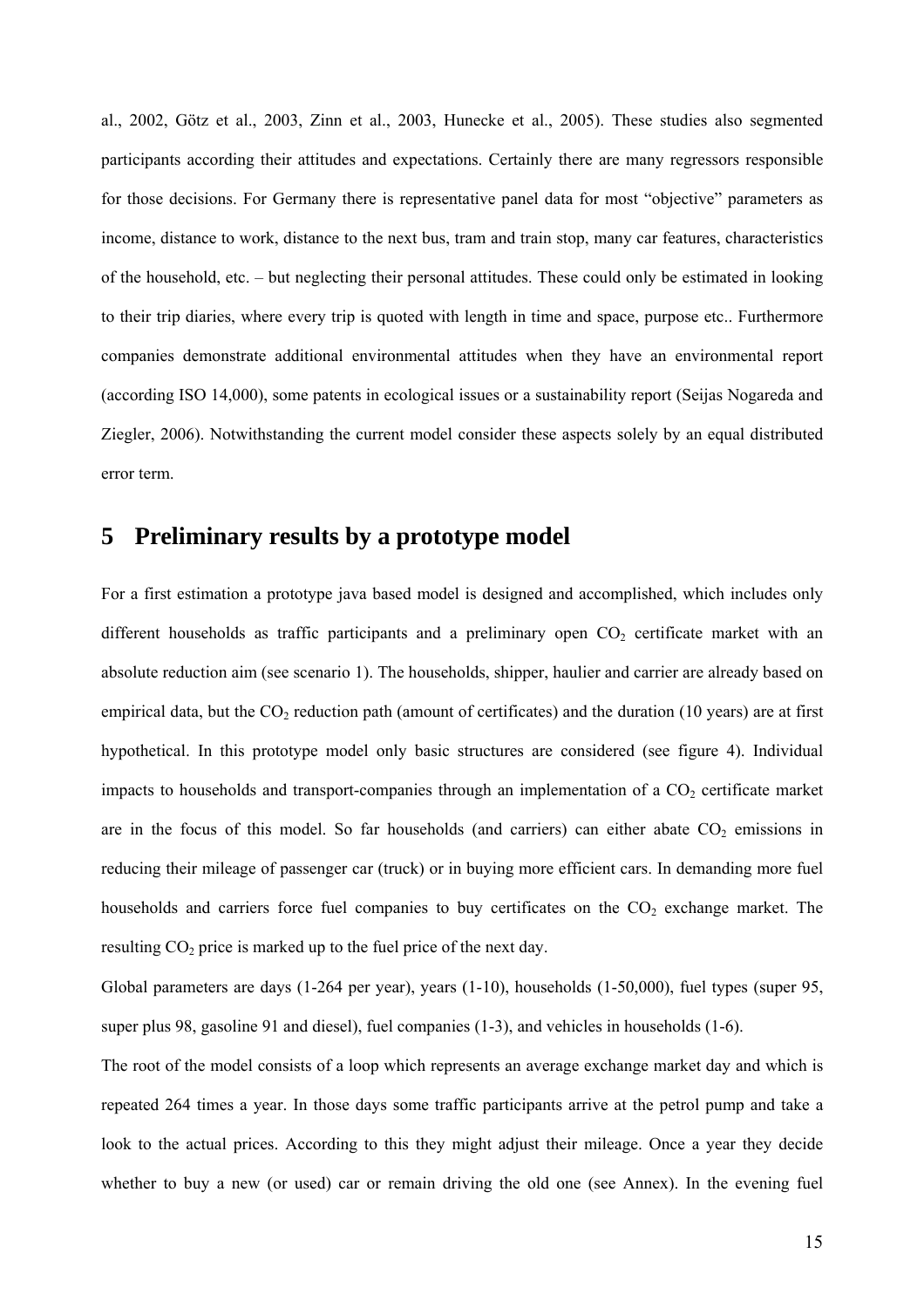companies consider to buy certificates or not. In doing so they are free of the amount – except the last day in the year where they have to balance their account of certificates (trading period is a year). When fuel companies sell their certificates the  $CO<sub>2</sub>$  certificate price of the other markets (industry and energy) decline (excess on certificates); if they buy certificates ( $zDemand<sub>t</sub> > 0$ ) this will higher the price for the others (shortage of certificates) (by  $co2Price Transport$ ; and if no transaction is conducted the  $CO<sub>2</sub>$  price from the EEX (European Energy Exchange) remains constant. This correlation is simplified by

$$
co2PriceTransp_t = zDemand_t \cdot 0.001 \tag{1}
$$

As already mentioned, this surplus of the  $CO<sub>2</sub>$  price is added to the fuel price for the next day.

Households are defined by the following attributes: *household types* (small household with employee (1- 2 persons), small household without employee (1-2 persons, a. o. retired persons), household with children and household without children and more than one adult), *region types* (more than 100,000 inhabitants and housing in the city centre, more than 100,000 inhabitants and housing in the suburbs,  $20,000 - 100,000$  inhabitants,  $5,000 - 20,000$  inhabitants and below 2,000 inhabitants); they differ with respect to their *share of leisure trips* (based on mileage), and according their specific reaction function, which is based on the former attributes (see Annex). The vehicles are defined by their specific fuel type (super, gasoline or diesel), their specific fuel consumption, year of construction, mileage (in the base year) and their cylinder capacity. The  $CO<sub>2</sub>$  market shows specific constant base fuel prices,  $CO<sub>2</sub>$  prices (from EEX), specific  $CO<sub>2</sub>$  prices (resulting through the additional trading of the transport market) and a dropping rate depicting the reduction of  $CO<sub>2</sub>$  certificates per year. Furthermore fuel companies have a determined constant sale share (1: 0.4; 2: 0.4 and 3: 0.2) and a self determined daily certificate demand. Inputs into the model are transport panel data from a mobility panel survey (German Mobility Panel (GMP), Zumkeller et al., 2004), which include some characteristics of more than 20,000 traffic participants since 1994. These data are used for creating realistic household agents and for calculating reaction functions of households (price elasticities) by a linear regression dependent on the different household and region types. The coefficients of the regression are used to design the reaction functions, which are equipped with a further equal distributed error term afterwards to underline there individuality. Further data input into the model comes from the  $EEX-CO<sub>2</sub>-Exchange$  market (prices), the German Federal Motor Transport Authority (goods), Bühler (2006) (elasticities for freight transport). For the first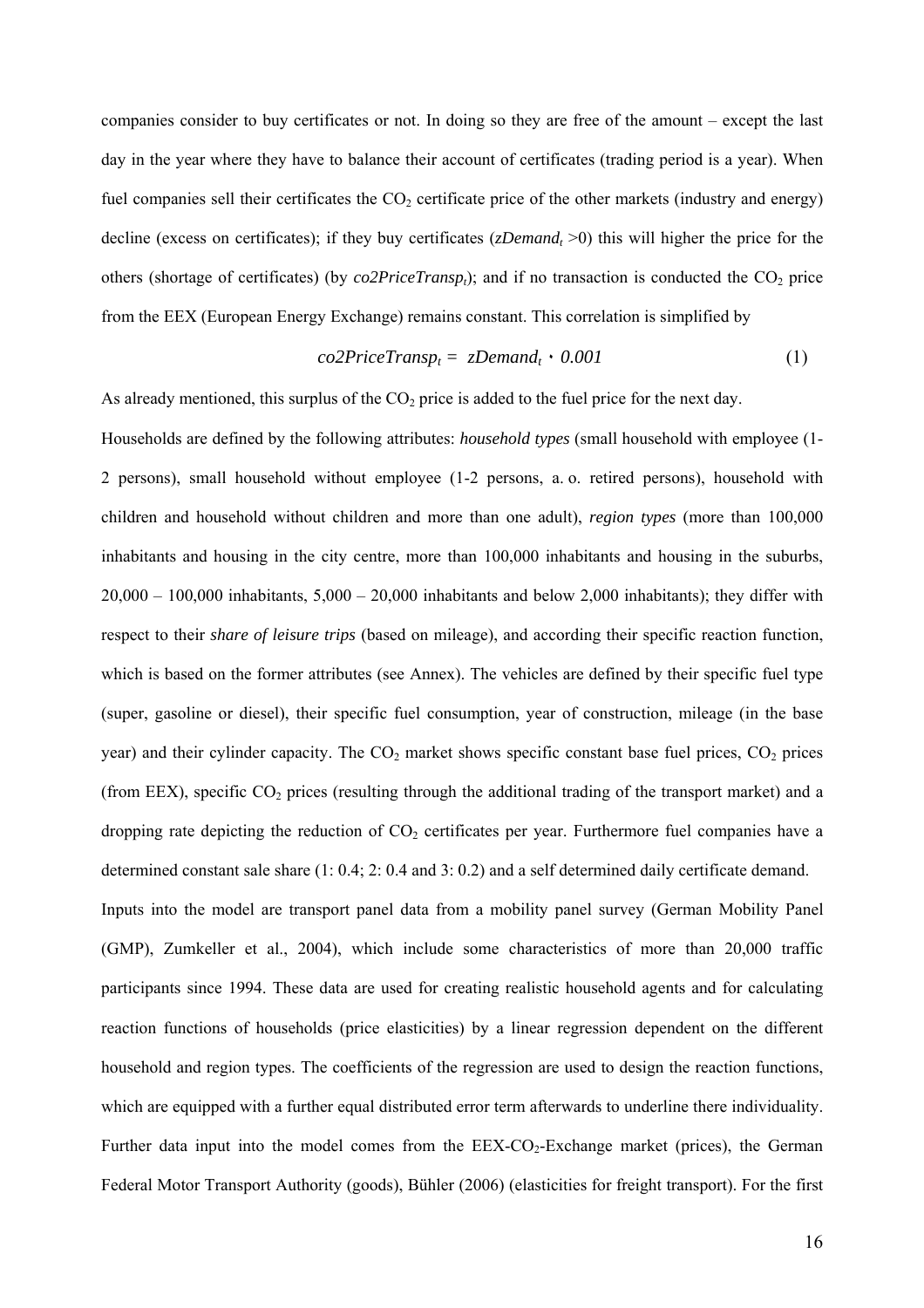period in the model the  $CO_2$  emissions of road transport are calculated (their  $CO_2$  demand) in multiplying their yearly mileage by the corresponding specific emission value for fuel. In this prototype model the  $CO<sub>2</sub>$  certificate supply in the first period is 2% higher than the calculated  $CO<sub>2</sub>$  demand of the households. This supply decreases every period by 2 %. Thus in the first period no change due to emission trading happen.





Road freight transport is implemented by a twofold decision path (see figure 4). For some transports no real modal choice opportunity is seen. This is true for distances below 100 km, expensive, perishable very havy goods or for big amounts of goods. Only the two latter are carried by train or ship all other goods in this list most likely by truck. The third class of goods could be carried by the one or the other mode. For these cases a (costdependent) allocation can be applied by a modal chioce logit model by Bühler (2006). For the investment strategies of the shiper, haulier and carrier fleet the formula by Blauwens et al. (2002, p. 166) is applied.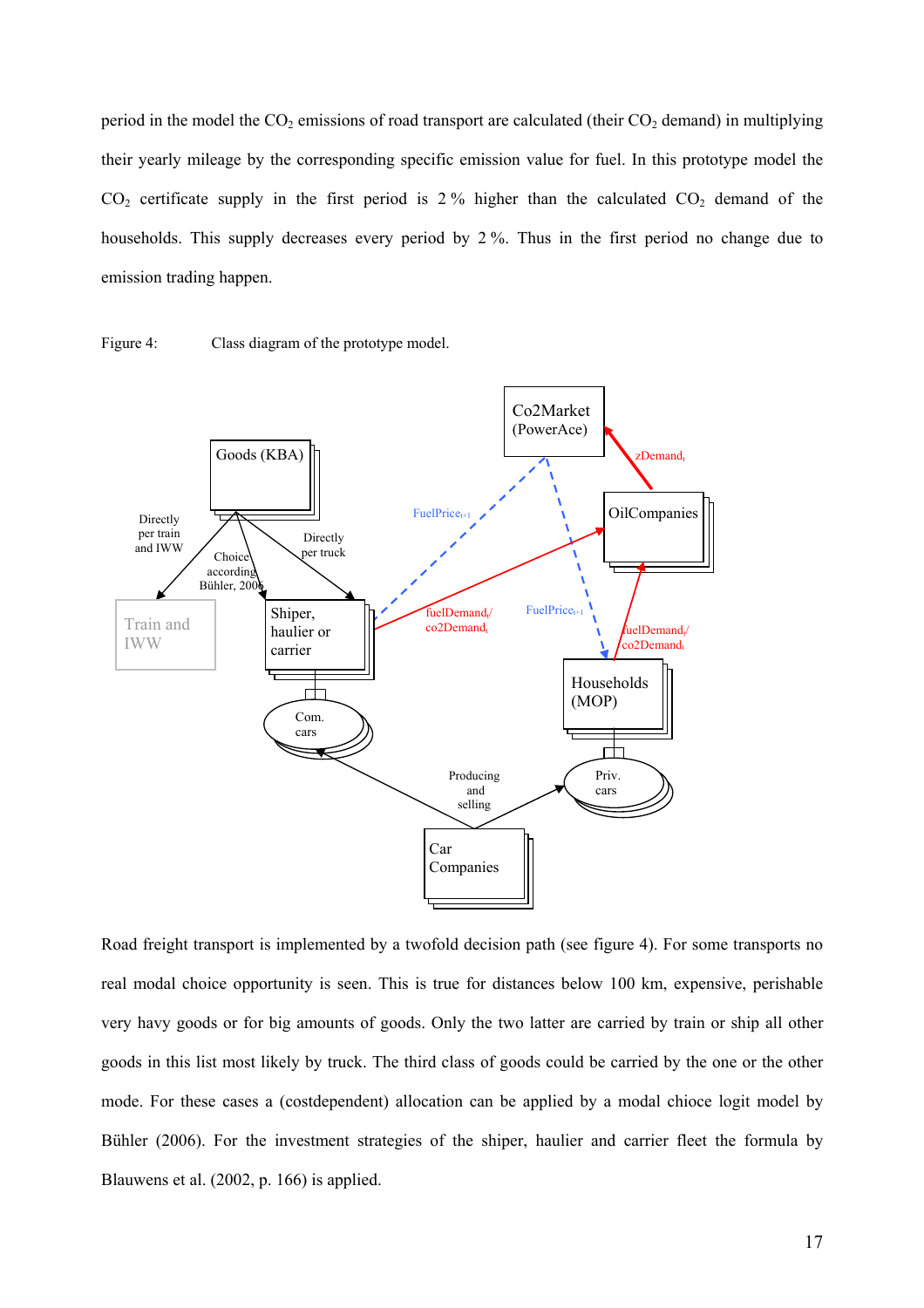

Figure 5: Simulation results: reactions of households facing limited  $CO<sub>2</sub>$  certificates in periods 1 to 10.

For the implementation a JAVA based model was established and upgraded by the JAVA library REPAST (2007). The preliminary output can be described by the  $CO<sub>2</sub>$  demand resulting from the fuel demand of the households, the  $CO<sub>2</sub>$  supply (thus the number of certificates allocated to the transport sector), the exchanged  $CO_2$  certificates and the corresponding  $CO_2$  certificate price (see figure 5 and 6). In the following example the certificate price increases in ten years to about 100 Euro per t  $CO<sub>2</sub>$  (figure 6). This is due to the amount of certificates bought by the fuel companies.

Surcharging the whole amount of 100 Euro per t  $CO<sub>2</sub>$  to the fuel price means a surplus of about 0.25 Euro per liter fuel. This means ceteris paribus an average surcharge for the next 10 years of about 1.7 % p.a. for German fuel prices which shouldn't change the mileage of households as long as their attitude persists as in this business as usual scenario.



Figure 6: Simulation results:  $CO<sub>2</sub>$  certificate prices in periods 1 to 10.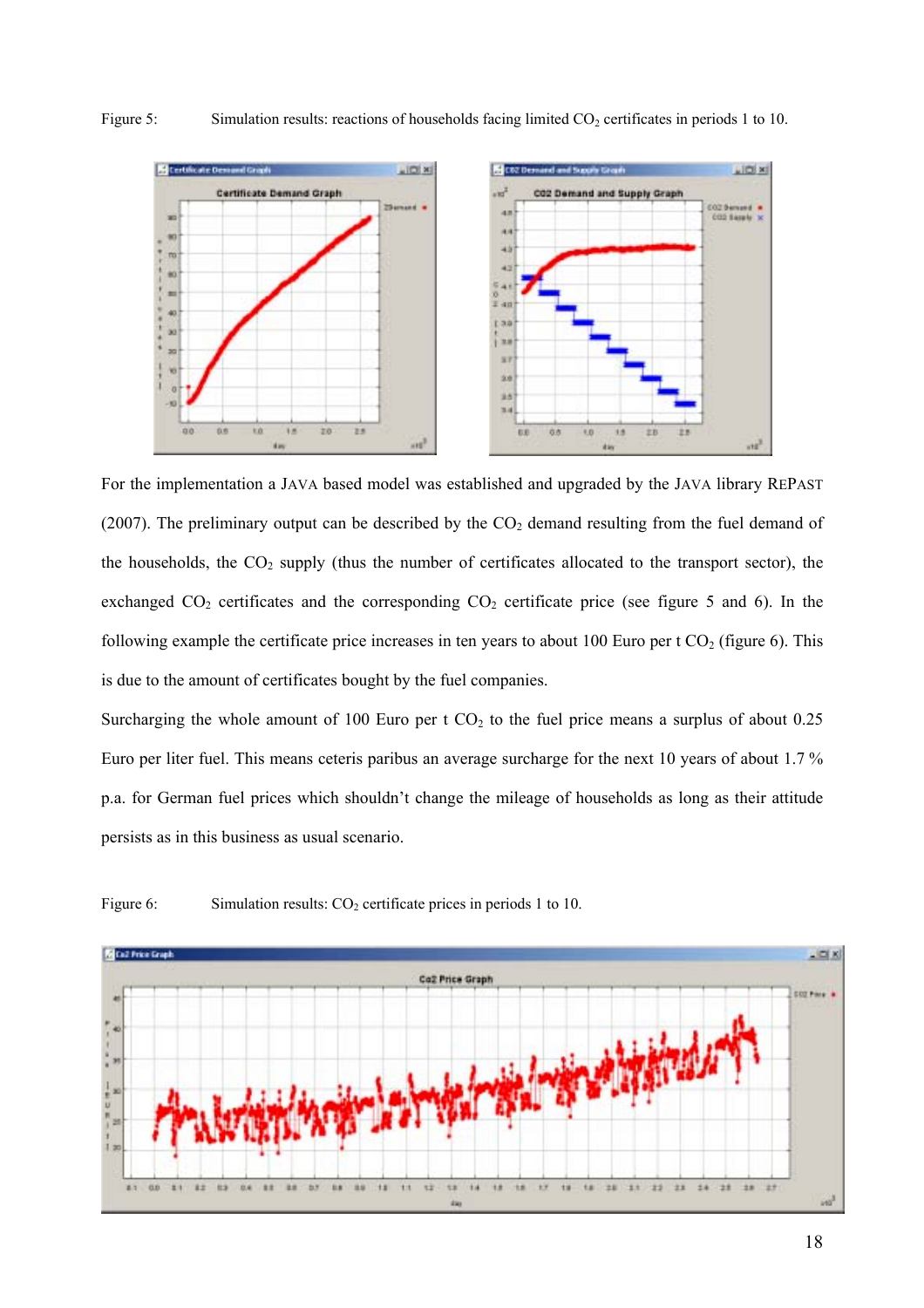Recapitulating one can say that the impact of the decisions of household is small in the business as usual case. One can argue that the certificate system is only for getting the transport sector to pay for their emissions and not to really abate. Further political instruments should be developed which could be assessed in further multi agent-based models.

## **6 Conclusions**

Due to the dangers from global warming and the commitments from the Protocol of Kyoto, policy instruments to reduce  $CO<sub>2</sub>$  emissions in the German transport sector are nowadays unavoidable. This is especially true as the transport sector is the only sector which rose its  $CO<sub>2</sub>$  emissions in the last decade and contributes almost a fifth of the German emissions. New instruments should be considered as existing instruments have fallen far short of reaching a crucial trend in reversal of emissions caused by transportation so far. This is especially true for road transportation. One "new" instrument is an emission trading scheme including the transport sector. As a result of the direct connection between emissions and fuel consumption, the emission trade has not to approach essential to the emission source  $-$  here vehicles  $-$  but rather to any optional point in the energy flow chain of fuel (e.g. oil company, petrol station, etc.). This lighten its implementation considerably.

The emission trading scheme convince in three (system and aim conformance and efficiency) of four criteria (institutional controllability). A first suggestion of a certificate trading scheme is depicted (scenario 1). This is an open up stream model charging the fuel companies in an open system (trade with the existing ETS is allowed), with free allocation of certificates and an absolute reduction aim. It is shown that a behaviour based multi agent model is convenient to handle this impact assessment. It should include the following agents: households, shipper, hauliers, carriers, car makers and fuel companies.

Furthermore a prototype model (working partly with empirical data) was developed and applied. The results confirmed firstly the expected  $CO<sub>2</sub>$  prices for a trading scheme in the level of 0.05 Euro per liter today and might arise up to  $0.25$  Euro per liter when  $CO<sub>2</sub>$  certificate prices quintuple. The model shows that if attitudes of traffic participants persists the mileage and fuel consumption remain constant and the transport sector will act as a net payer in the emission trading – reduction of other sectors will be paid on the petrol pump. Recapitulating, the impact in the business as usual scenario is rather small and further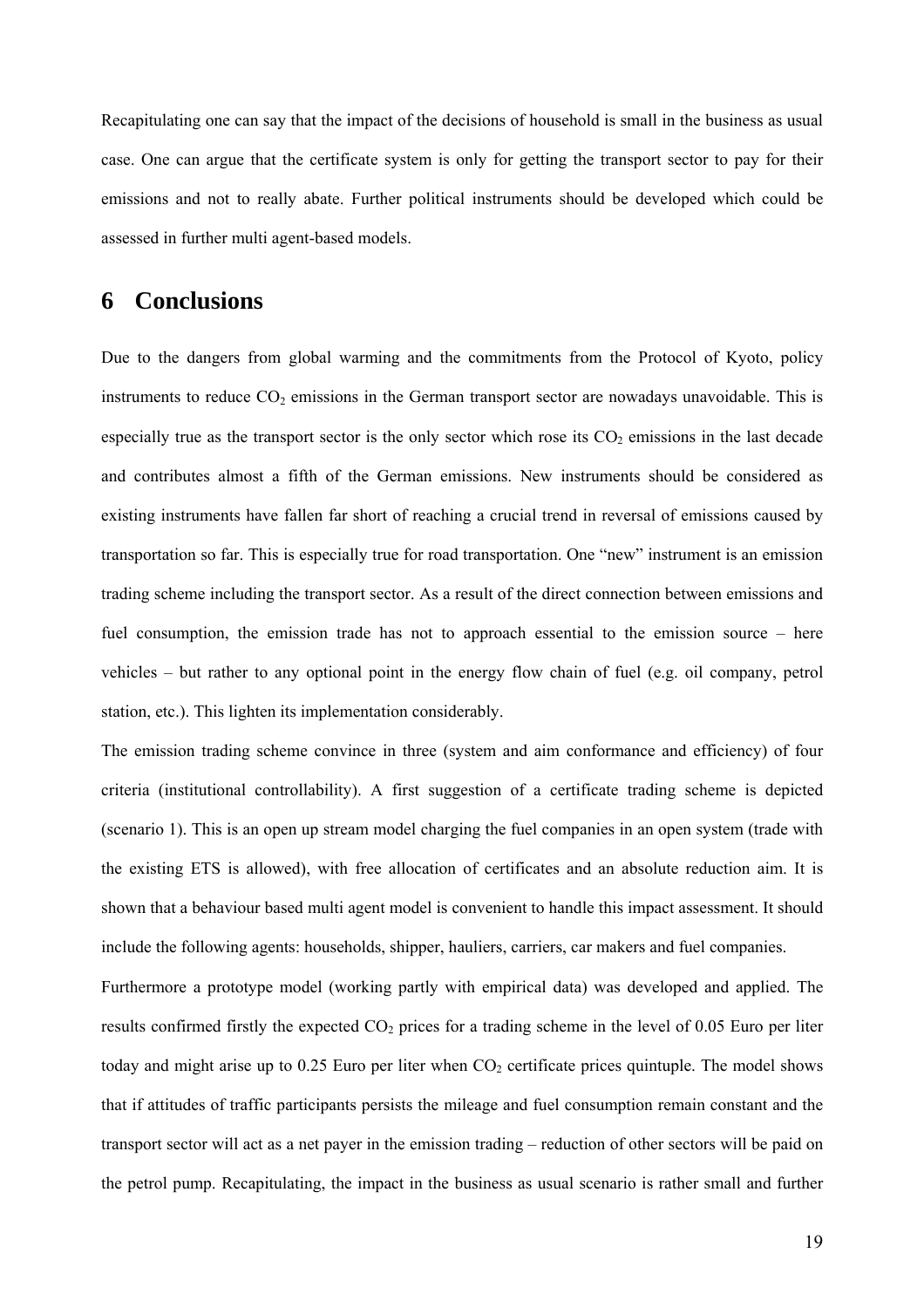political instruments should be implemented and scrutinized in multi agent simulation models. If however transportation demand changes, a double dividend could be expected: Despite people still coming from A to B cars are less expensive and much more efficient (neglecting social prestige, comfort etc.).

Further research insists especially in developing the prototype model. Furthermore as many features of traffic participants could not be quantitative determined additional questionnaires would be desirably.

### *References*

- ACEA (European Automobile Manufacturers Association) (2006) ë*An Integrated Approach to reducing passenger car-related CO2 emissions'*, Brussels.
- Annema, J.A., Bakker, E., Haaijer, R., Perdok, J., and Rouwendal, J. (2001) ë*Stimuleren van verkoop van*  zuinige auto's: de effecten van drie prijsmaatregelen op de CO<sub>2</sub>-uitstoot van personenauto's', final report, Bilthoven.
- Balmer, M., Axhausen, K.W., and Nagel, K. (forthcoming) ë*A demand generation framework for large scale micro-simulations'*, Transportation Research Record, Washington, C.D..
- Blauwens, G., De Baere, P., and Van de Voorde, E. (2002), *Transport Economics*, Uitgeverij De Boeck, Antwerpen.
- BMU (Federal Ministry for environment, natural conversation, and reactor safety) (2006) *Nationaler Allokationsplan 2008-2012 für die Bundesrepublik Deutschland*, Berlin.
- BMU (Federal Ministry for environment, natural conversation, and reactor safety) (2000) *Nationales Klimaschutzprogramm*, Berlin.
- Brockmann, K.L., Stronzik, M., and Bergmann, H. (1999) *Emissionsrechtehandel eine neue Perspektive für die deutsche Klimapolitik nach Kioto*, Springer, Heidelberg.

Bühler, G. (2006) 'Verkehrsmittelwahl im Güterverkehr', Physica, Heidelberg.

CE Delft (2006) 'Cost effectieness of CO<sub>2</sub> mitigation in transport', final report, Delft.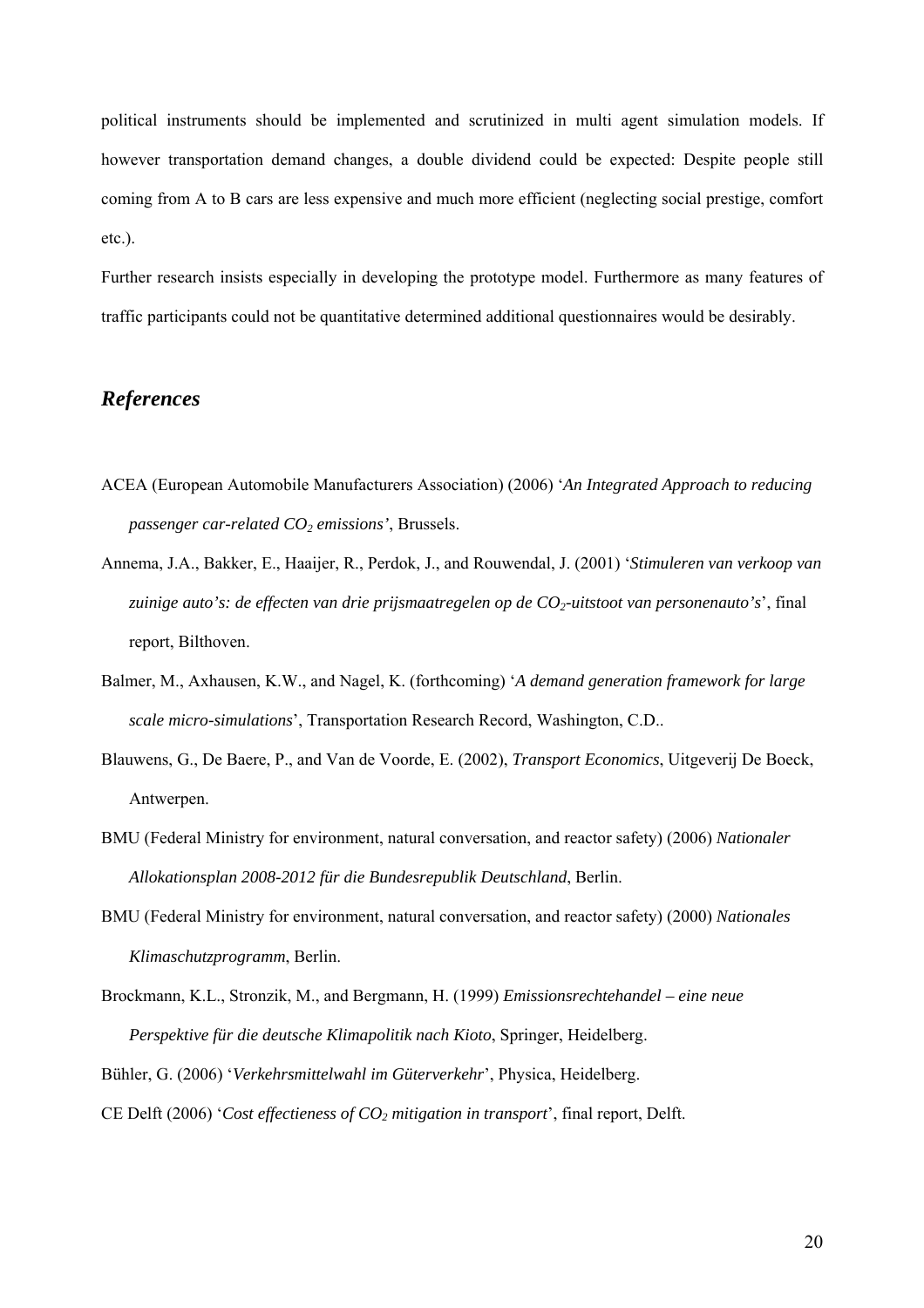Department for Transport (2003) 'Carbon to hydrogen – roadmaps for passenger cars : update of the *study for the Department for Transport and the Department of Trade and Industry Ricardo UK Ltd*í, Department for Transport, Shoreham by Sea.

Destatis (German Statisitcal Federal Agency) (2007) *Preise*, Wiesbaden. http://www.destatis.de/download/d/preis/jahr\_ab\_1948.pdf

Deutsches Verkehrsforum (2006) ë*Die Energie- und Emissionsbilanz des Verkehrs*í, final Report, Berlin.

- Diaz-Bone, H., Hartmann, U., Höpfner, U., Stronzik, M., and Weinreich, S. (2001) '*Flexible Instrumente der Klimapolitik im Verkehrsbereich*í, final report, Heidelberg.
- Drogoul, A., Vanbergue, D., and Meurisse, T. (2002) 'Multi-Agent Based Simulation: Where are the Agents?', in Sichman, J.S., Bousquet, F., and Davidsson, P. (ed) *Multi-Agent-Based Simulation II: Third International Workshop, MABS 2002, Bologna, Italy, July 15-16, 2002*, LNCS Series, Springer, Heidelberg.
- Duber, O. (2002) ë*Einbeziehung des motorisierten Individualverkehrs in ein deutsches CO2- Emissionshandelssystem*<sup>7</sup>, final report, Öko-Institut, Freiburg.
- EC (European Commission) (2004) ë*Implementing the Community Strategy to Reduce CO2 Emissions from Cars*<sup> $\prime$ </sup> Fourth annual report on the effectiveness of the strategy, COM(2004)78, Brussels.
- EEA (European Environment Agency) (2005) ë*Climate change and a European low-carbon energy system*í, EEA report 1/2005, Copenhagen.
- Enquête Komission (2002) 'Nachhaltige Energieversorgung unter den Bedingungen der Globalisierung und der Liberalisierung', final report, BtgsDs 14/9400, Bonn.
- EWI (Institute for Energy Industry on the University of Cologne) and Prognos (2005) ë*Die Entwicklung der Energiemärkte bis zum Jahr 2030*í, final report, Cologne/Basel.

Eyers C.J., Addleton, D., Atkinson, K., Broomhead, M.J., Christou, R., Elliff, T., Falk, R., Gee, I., Lee, D.S., Marizy, C., Michot, S., Middel, J., Newton, P., Norman, P., Plohr, M., Raper, D., and Stanciou, N. (2004) '*AERO2K global aviation emissions inventories for 2002 and 2025*', final report, Farnborough. http://www.cate.mmu.ac.uk/reports\_aero2k.asp.

FIFO (Research Institute for Finance on the University of Cologne), Ifeu (Institute for Energy and Environmental Research), Bergmann, H., and ISI (Fraunhofer Institute for Systems and Innovation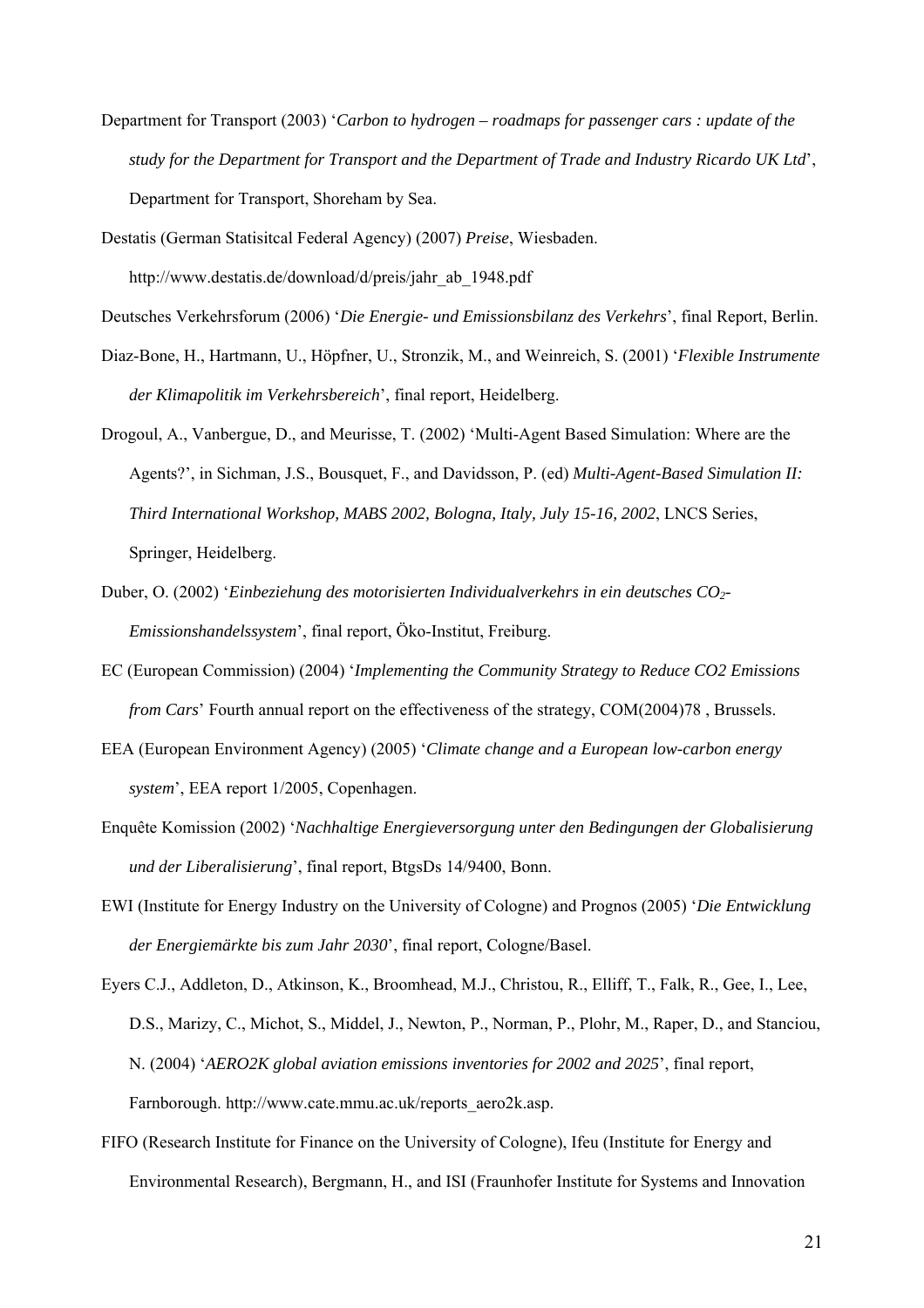Research) (2005) ë*Emissionshandel im Verkehr – Ansätze für einen möglichen Up-Stream-Handel im*  Verkehr', final report, Cologne/Karlsruhe.

- Goodwin, P., Dargay, J., and Hanly, M. (2004) ëElasticities of road traffic and fuel consumption with respect to price and income: a reviewí, *Transport Reviews*, **24** (3), pp. 275-292.
- Götz, K., Loose, W., Schmied, M., and Schubert, S. (2003) 'Mobilitätsstile in der Freizeit. Minderung *der Umweltbelastungen des Freizeit- und Tourismusverkehrs*í, final report, Berlin.

Greene, D. L. and Schafer, A. (2003) ë*Reducing Greenhouse Gas Emissions From U.S. Transportation*í, Pew Center on Global Climate Change, Washington, DC. http://www.pewclimate.org/docUploads/ustransp%2Epdf

- Grossekettler, H. (1991) 'Zur theoretischen Integration der Finanz- und Wettbewerbspolitik in die Konzeption des ökonomischen Liberalismus', in Boetcher, E., Herder-Dorneich, P., Schenk, K.-E., and Schmidtchen, D. (ed) *Jahrbuch für Neue Politische Ökonomie*, 10, Mohr Siebeck, Tübingen.
- Heister, J. and Michaelis, P. (1991) *Umweltpolitik mit handelbaren Emissionsrechten*, Kieler Studien 237, Mohr, Tübingen.
- Hunecke, M., Schubert, S., and Zinn, F. (2005) 'Mobilitätsbedürfnisse und Verkehrsmittelwahl im Nahverkehr<sup>'</sup>, *Internationales Verkehrswesen*, **57** (1+2), pp. 26-33.
- Hunecke, M., Tully, C.J., and Bäumer, D. (2002) '*Mobilität von Jugendlichen. Psychologische*, *soziologische und umweltbezogene Ergebnisse und Gestaltungsempfehlungen*í, final report, Opladen.
- ICFK (ICF Kaiser Consulting Group) (1999) ë*Potential for Mobile Source Emissions Trading to Reduce the Cost of Greenhouse Gas Emissions Abatement in Canada*í, final report, Toronto.
- IFEU (Institute for energy and environmental research) (2001) ë*Flexible Instrumente der Klimapolitik im Verkehrsbereich – Ergebnisbericht der Vorstudie im Auftrag des Ministeriums für Umwelt und Verkehr des Landes Baden-Württemberg*í, final report, Heidelberg.
- IFEU (Institute for energy and environmental research) (1999) ë*Immissionsbezogener Wirkungsvergleich für Kraftfahrzeuge mit Otto- und Diesel-Antrieb*í, final report, Heidelberg.
- IFEU (Institute for energy and environmental research), ZEW (Centre for European economic research), Prof. Bergmann, Lufthansa, and Die Bahn (2003) ë*Flexible Instrumente der Klimapolitik im*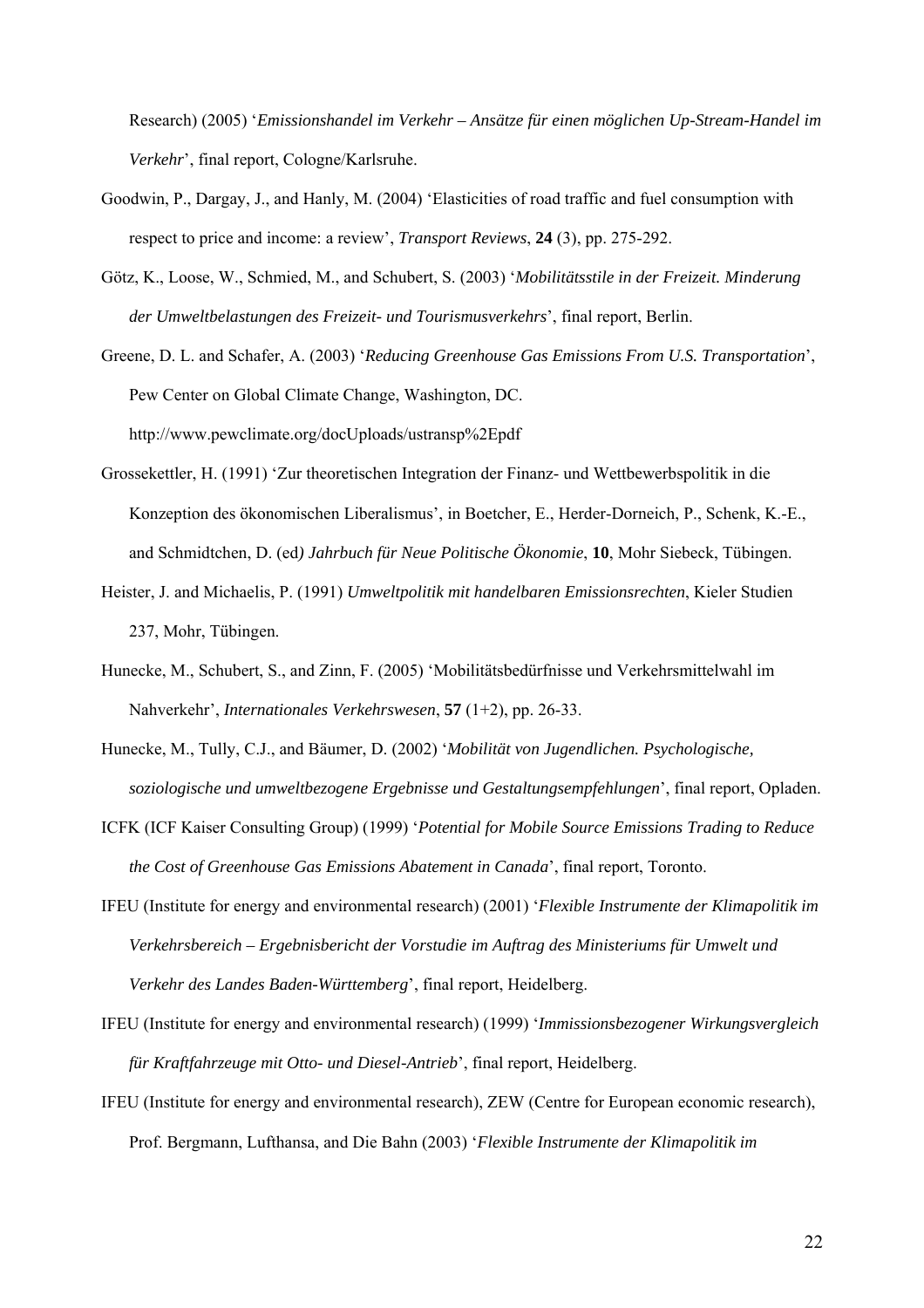*Verkehrsbereich – Weiterentwicklung und Bewertung von konkreten Ansätzen zur Integration des Verkehrssektors in ein CO2-Emissionshandelssystem*í, final report, Heidelberg.

- IPCC (Intergovernemmental Panel on Climate Change) (ed.) (1999) *Aviation and the Global*  Atmospher<sup>'</sup>, Cambridge University Press, Cambridge.
- Kageson, P. (2001) *The Impact of CO<sub>2</sub> Emissions Trading on the European Transport Sector*, Stockholm.
- Kniestedt, D. (2000) 'Ein Flottenverbrauchsmodell auf Zertifikatebasis für den motorisierten Individualverkehr in Deutschland', *Zeitschrift für angewandte Umweltforschung*, 13(1/2), pp. 94-113.
- Koschel, H., Brockmann, K.L., Schmidt, T.F.N., Stronzik, M., and Bergmann, H. (1998) *Handelbare SO2-Zertifikate für Europa*, Heidelberg.
- NRC (National Resource Council) (2002) 'Committee on the Effectiveness and Impact of Corporate Average Fuel Economy (CAFE) Standards', Washington DC.
- Progtrans (2007) ë*Abschätzungen der langfristigen Entwicklung des Güterverkehrs in Deutschland bis 2050*ë, final report, Basel.
- PWC (PricewaterhouseCoopers) (2002) ë*Zertifikathandel im Verkehrsbereich als Instrument zur CO2- Reduzierung unter Berücksichtigung von Interdependenzen mit anderen Lenkungsinstrumenten und unter Gewährleistung der Kompatibilität zur EU-Gesetzgebung*í, final report, Frankfurt am Main.
- Rennings, K., Brockmann, K.L., Koschel, H., Bergamnn, H., and Kühn, I. (1997) *Nachhaltigkeit, Ordnungspolitik und freiwillige Selbstverpflichtungen*, Physica, Heidelberg.
- REPAST (2007) REPAST Homepage. University of Chicago. http://repast.sourceforge.net/index.html. Accessed July 31, 2007.
- Schubert, S. (2004) 'Freizeit-Mobilitätsstile in Deutschland', *Forum Raumentwicklung*, **1**, pp. 15-17.
- Seijas Nogareda, J. and A. Ziegler (2006), Green Management and Green Technology ? Exploring the Causal Relationship, *ZEW Discussion Paper* No. 06-040, Mannheim.
- Stronzik, M., Bühler, G., and Lambrecht, U. (2002) 'Ansatzpunkte für einen Emissionshandel im Verkehrssektor', *Zeitschrift für Energiewirtschaft*, 26(3), pp. 193-208.

T&E (Transport and Environment) (2005) *'Reducing CO<sub>2</sub> emissions from new cars'*, report, Brussels.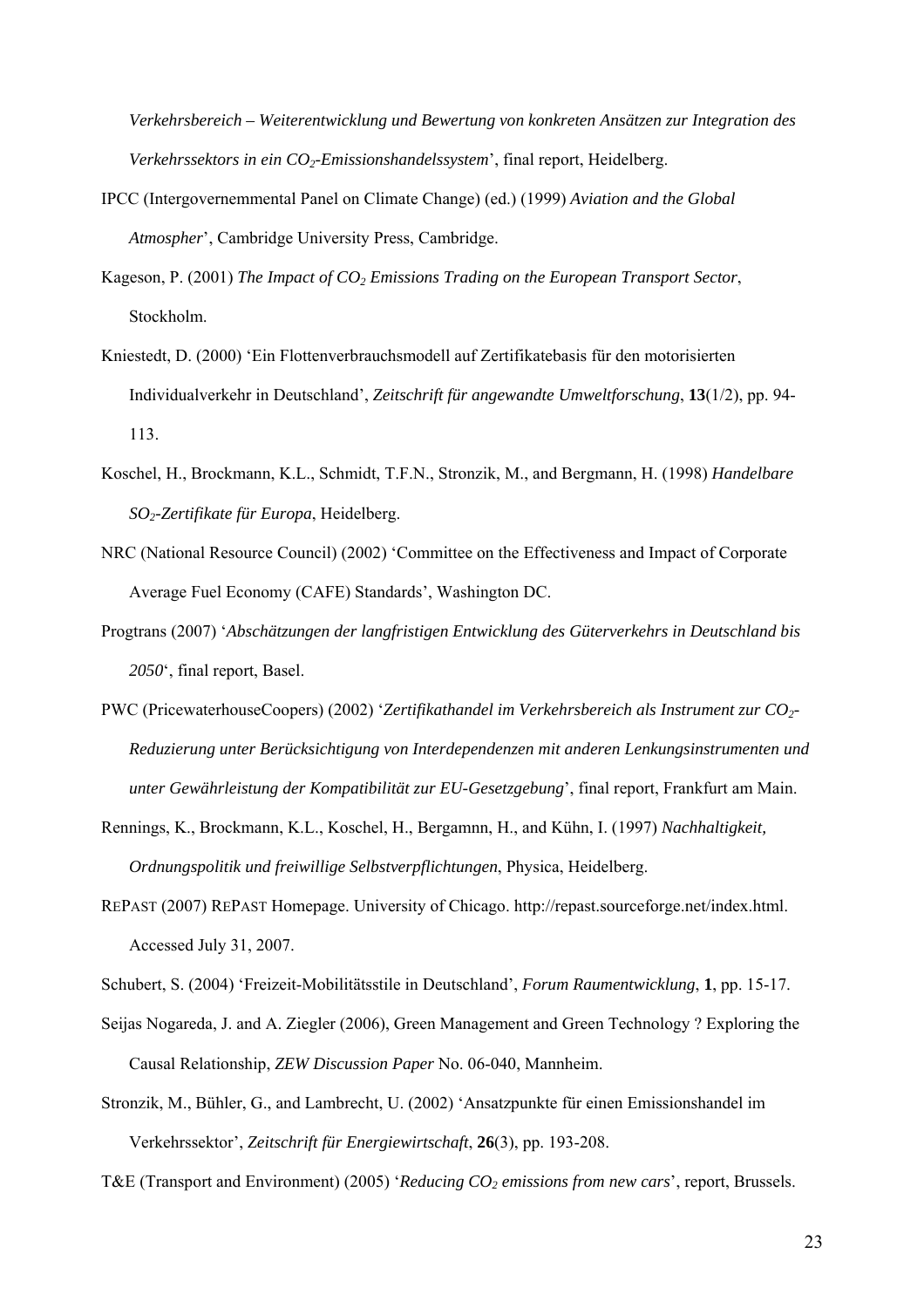UBA (Umweltbundesamt) (2003) 'CO<sub>2</sub>-Minderung im Verkehr', final report, Berlin.

- Winkelman, S., Hargrave, T., and Vanderlan, C. (2000) *Transportation and Domestic Greenhouse Gas Emissions Trading*, Centre for Clean Air Policy, Washington, D.C.
- Wit, R.C.N., Boon, B.H., van Velzen, A., Cames, M., Deuber, O., and Lee, D.S. (2005) ë*Giving wings to emission trading Inclusion of aviation under the European Emission Trading System: Design and impacts*<sup>'</sup>, final report, Delft. http://europa.eu.int/comm/environment/climat/pdf/aviation\_et\_study.pdf
- Wit, R.C.N. and Dings, J.M.W. (2002) 'Economic incentives to mitigate greenhouse gas emissions from *air transport in Europe*', final report, Delft. http://www.ce.nl/pdf/02\_4733\_10\_rep.pdf

Wooldridge, M. (2002) *An Introduction to Multi Agent Systems*, John Wiley & Sons, Chichester.

- Wooldridge, M., and Jennings, N. R. (1995) 'Intelligent Agents: Theory and Practice', *Knowledge Engineering Review*, **10**(2), pp. 115-152.
- Ziesing, H.-J. (2006) 'Trotz Klimaschutzabkommen: Weltweit steigende CO<sub>2</sub>-Emissionen', *DIW Wochenbericht*, **35**, pp. 486-498.
- Zinn, F., Hunecke, M., and Schubert, S. (2003) ë*Zielgruppen und deren Mobilitätsbedürfnisse im Nahverkehr der Ballungsräume sowie im ländlichen Raum*í, final report, Dortmund.
- Zumkeller, D., Chlond, B., and Ottmann, P. (2005) ë*Car Dependency and Motorization Development in*  Germany', final Report, Karlsruhe.
- Zumkeller, D., Chlond, B., Kuhnimhof, T., and Ottmann, P. (2004) 'Panelauswertung 2004', interim report, Karlsruhe.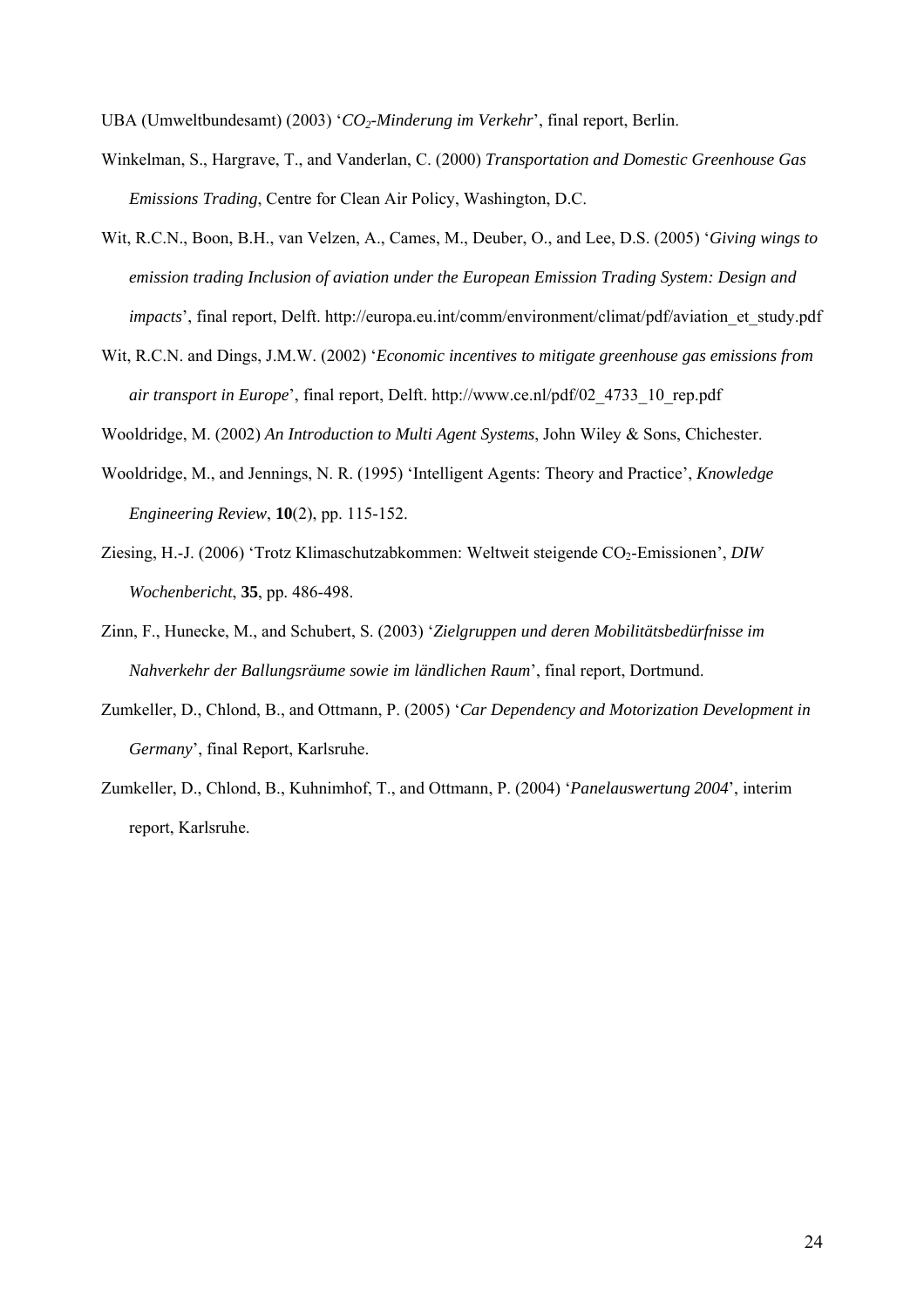#### *Annex*

#### *Reaction of households in the model*

Every day households can change their mileage, *Diffkm*, according the changed fuel prices, *diffPrice*, confronted (which include the  $CO<sub>2</sub>$  prices). This is done according the following reaction function which is the outcome of an OLS-Regression with the GMP data of all repeaters in the panel:

$$
Diffkm_{i} = e^{hhConst_{i}*(diff Price-1) + rtConst_{i}*(diff Price-1) + normConst + \epsilon}
$$
\n(1)

With *hhConst* (type of household), *rtConst* (type of city/country) and *normConst* ("normal" behaviour in the accounting period or exceptions as holiday, illness or car in garage) according table 1.  $\varepsilon$  is a equally distributed error term between  $-0.2$  and 0.2.

| Table 1: | Factors of the reaction function of households |              |                |                  |
|----------|------------------------------------------------|--------------|----------------|------------------|
|          | $HH-Typ/$                                      | hhConst      | <i>rtConst</i> | <i>normConst</i> |
|          | <b>Raumtyp/Norm</b>                            |              |                |                  |
|          |                                                |              |                |                  |
|          |                                                | $-0.518491$  | 0.1931093      | $-0.000157221$   |
|          |                                                | $-0.920595$  | 1.478599       |                  |
|          |                                                | $-0.4106846$ | 0.5619931      |                  |
|          |                                                | $-1.57978$   | $-0.3157597$   |                  |
|          |                                                |              |                |                  |

Besides this daily mileage change once a year the household wondering whether to buy a car. In doing so

he decides for purchasing a car according the following Logit model.

newCar<sub>n,i,k</sub> = -3.347186 + 0.4098371 · ln(22 · mileage<sub>n,i,k</sub>) + 0.0000796 · cc<sub>n,i</sub> +  
0.3464239 · (n + 103 – yoc<sub>n,i,k</sub>)<sup>1/2</sup> – 0.0886111 · business<sub>n,i,k</sub> + 
$$
\varepsilon
$$
 (2)

If  $newCar \geq 0$ , than a car is purchased this year, if not the household keep its car. *cc* is the cylinder capacity and *yoc*, the year of consumptions. The Boolean variable *business* shows whether the considered car is mainly used for business trips (1) or not (0).  $\varepsilon$  is again an equally distributed error term between  $-0.2$  till 0.2. If the household decided to buy a (second hand or a new) car, the year of construction of the new bought car is determined according to:

$$
yoc_{i,k,n,t} = -2.257545 + 0.4312058 \cdot (yoc_{n,i,k,t-1} - n - 103) + 0.0003543 \cdot (22 \cdot \text{mileage}_{n,i,k}) + 0.0004222 \text{ cc}_{n,i} + 103 + n
$$
\n(3)